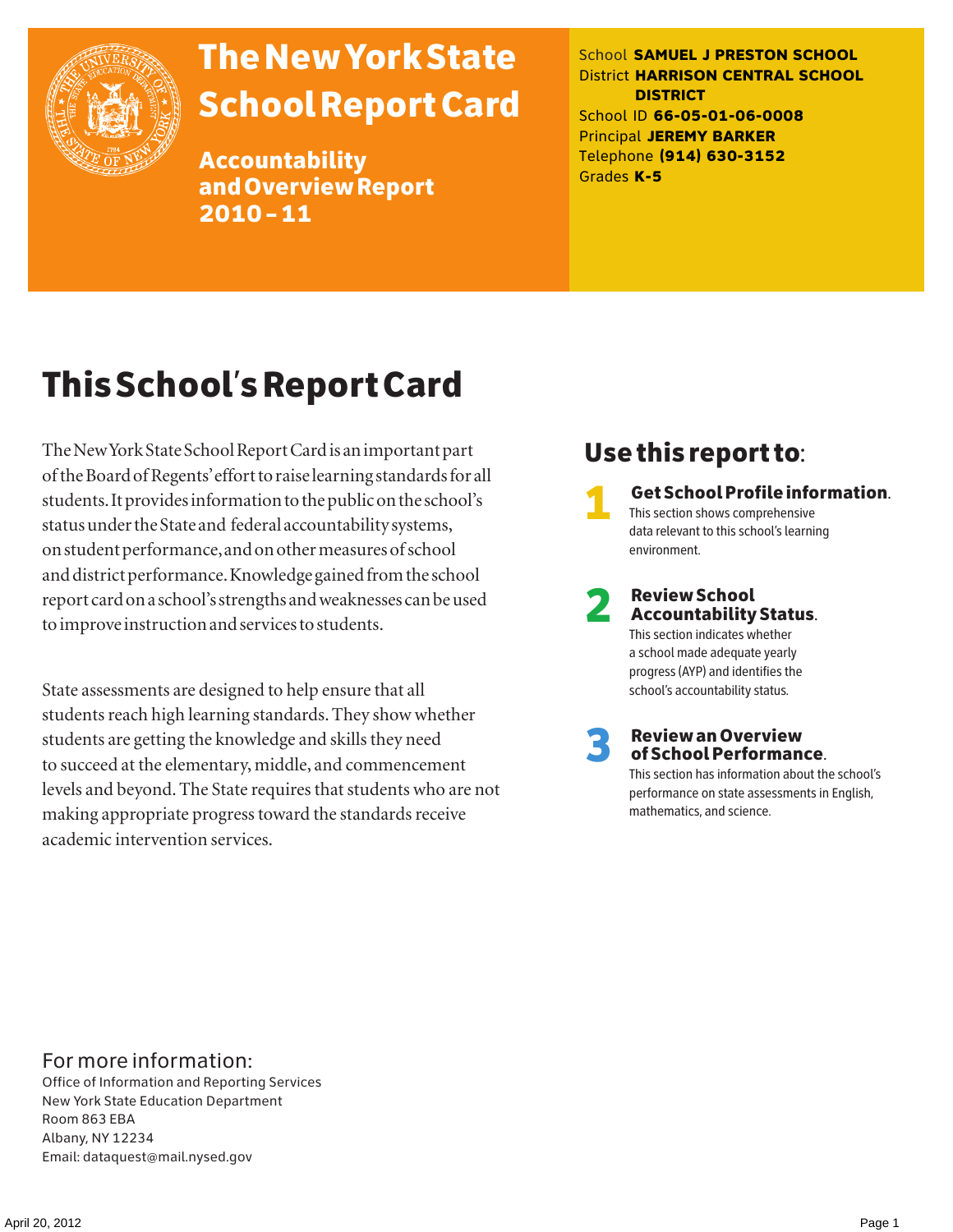## School Profile

This section shows comprehensive data relevant to this school's learning environment, including information about enrollment, average class size, and teacher qualifications.

### Enrollment

|                            | $2008 - 09$ | 2009-10     | $2010 - 11$ |
|----------------------------|-------------|-------------|-------------|
| Pre-K                      | 0           | 0           | 0           |
| Kindergarten               | 59          | 42          | 53          |
| Grade 1                    | 52          | 56          | 46          |
| Grade 2                    | 52          | 56          | 64          |
| Grade 3                    | 63          | 55          | 60          |
| Grade 4                    | 59          | 63          | 51          |
| Grade 5                    | 57          | 56          | 70          |
| Grade 6                    | 0           | 0           | 0           |
| <b>Ungraded Elementary</b> | 0           | $\mathbf 0$ | 0           |
| Grade 7                    | 0           | $\mathbf 0$ | 0           |
| Grade 8                    | 0           | 0           | 0           |
| Grade 9                    | 0           | 0           | 0           |
| Grade 10                   | 0           | 0           | 0           |
| Grade 11                   | 0           | 0           | 0           |
| Grade 12                   | 0           | 0           | 0           |
| <b>Ungraded Secondary</b>  | 0           | 0           | 0           |
| Total K-12                 | 342         | 328         | 344         |

## Enrollment Information

*Enrollment* counts are as of Basic Educational Data System (BEDS) day, which is typically the first Wednesday of October of the school year. Students who attend BOCES programs on a part-time basis are included in a school's enrollment. Students who attend BOCES on a full-time basis or who are placed full time by the district in an out-of-district placement are not included in a school's enrollment. Students classified by schools as "pre-first" are included in first grade counts.

### Average Class Size

|                       | $2008 - 09$ | $2009 - 10$ | $2010 - 11$ |
|-----------------------|-------------|-------------|-------------|
| <b>Common Branch</b>  | 19          | 19          | 18          |
| Grade 8               |             |             |             |
| English               |             |             |             |
| <b>Mathematics</b>    |             |             |             |
| Science               |             |             |             |
| <b>Social Studies</b> |             |             |             |
| Grade 10              |             |             |             |
| English               |             |             |             |
| <b>Mathematics</b>    |             |             |             |
| Science               |             |             |             |
| <b>Social Studies</b> |             |             |             |

### Average Class Size Information

*Average Class Size* is the total registration in specified classes divided by the number of those classes with registration. *Common Branch* refers to self-contained classes in Grades 1–6.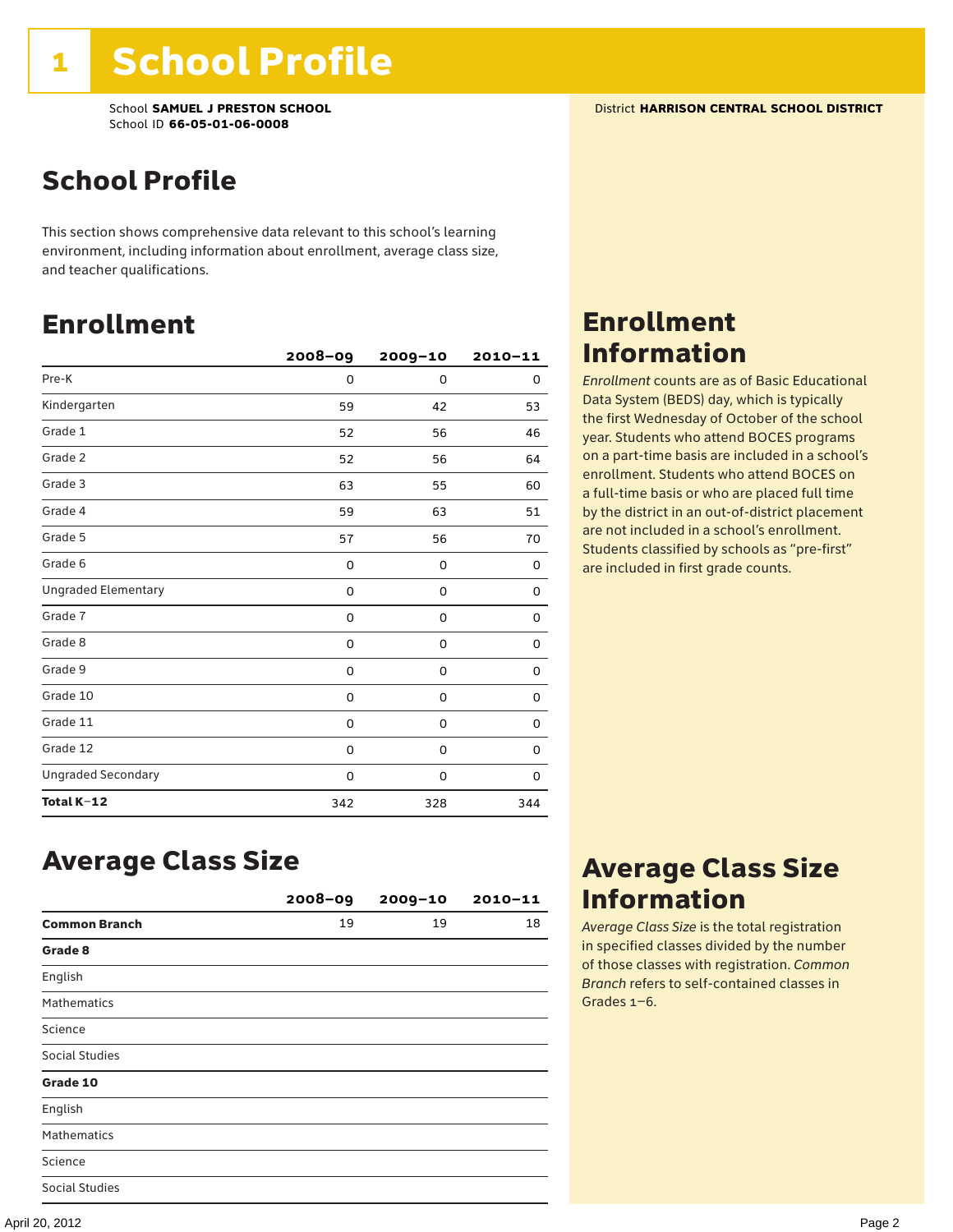### Demographic Factors

|                                                    |     | $2008 - 09$ |     | $2009 - 10$ |     | $2010 - 11$ |
|----------------------------------------------------|-----|-------------|-----|-------------|-----|-------------|
|                                                    | #   | %           | #   | %           | #   | %           |
| Eligible for Free Lunch                            | 33  | 10%         | 41  | 13%         | 43  | 13%         |
| Reduced-Price Lunch                                | 14  | 4%          | 18  | 5%          | 20  | 6%          |
| Student Stability*                                 |     | 91%         |     | 100%        |     | 91%         |
| Limited English Proficient                         | 35  | 10%         | 35  | 11%         | 46  | 13%         |
| <b>Racial/Ethnic Origin</b>                        |     |             |     |             |     |             |
| American Indian or Alaska Native                   | 0   | 0%          | 0   | 0%          | 0   | 0%          |
| <b>Black or African American</b>                   | 3   | 1%          | 3   | 1%          | 9   | 3%          |
| Hispanic or Latino                                 | 107 | 31%         | 102 | 31%         | 107 | 31%         |
| Asian or Native<br>Hawaiian/Other Pacific Islander | 13  | 4%          | 14  | 4%          | 14  | 4%          |
| White                                              | 219 | 64%         | 209 | 64%         | 210 | 61%         |
| Multiracial                                        | 0   | 0%          | 0   | 0%          | 4   | 1%          |

 \* Available only at the school level.

### Attendance and Suspensions

|                            |    | $2007 - 08$ |    | $2008 - 09$   |    | $2009 - 10$ |  |
|----------------------------|----|-------------|----|---------------|----|-------------|--|
|                            | #  | %           | #  | $\frac{0}{6}$ | #  | $\%$        |  |
| Annual Attendance Rate     |    | 96%         |    | 96%           |    | 95%         |  |
| <b>Student Suspensions</b> | 'n | 2%          | 1% |               | 16 | 5%          |  |

### Demographic Factors Information

*Eligible for Free Lunch* and *Reduced*-*Price Lunch* percentages are determined by dividing the number of approved lunch applicants by the Basic Educational Data System (BEDS) enrollment in full-day Kindergarten through Grade 12. *Eligible for Free Lunch* and *Limited English Proficient* counts are used to determine *Similar Schools* groupings within a *Need*/*Resource Capacity* category. *Student Stability* is the percentage of students in the highest grade in a school who were also enrolled in that school at any time during the previous school year. (For example, if School A, which serves Grades 6–8, has 100 students enrolled in Grade 8 this year, and 92 of those 100 students were also enrolled in School A last year, the stability rate for the school is 92 percent.)

### Attendance and Suspensions Information

*Annual Attendance Rate* is determined by dividing the school's total actual attendance by the total possible attendance for a school year. A school's actual attendance is the sum of the number of students in attendance on each day the school was open during the school year. Possible attendance is the sum of the number of enrolled students who should have been in attendance on each day the school was open during the school year. *Student Suspension* rate is determined by dividing the number of students who were suspended from school (not including in-school suspensions) for one full day or longer anytime during the school year by the Basic Educational Data System (BEDS) day enrollments for that school year. A student is counted only once, regardless of whether the student was suspended one or more times during the school year.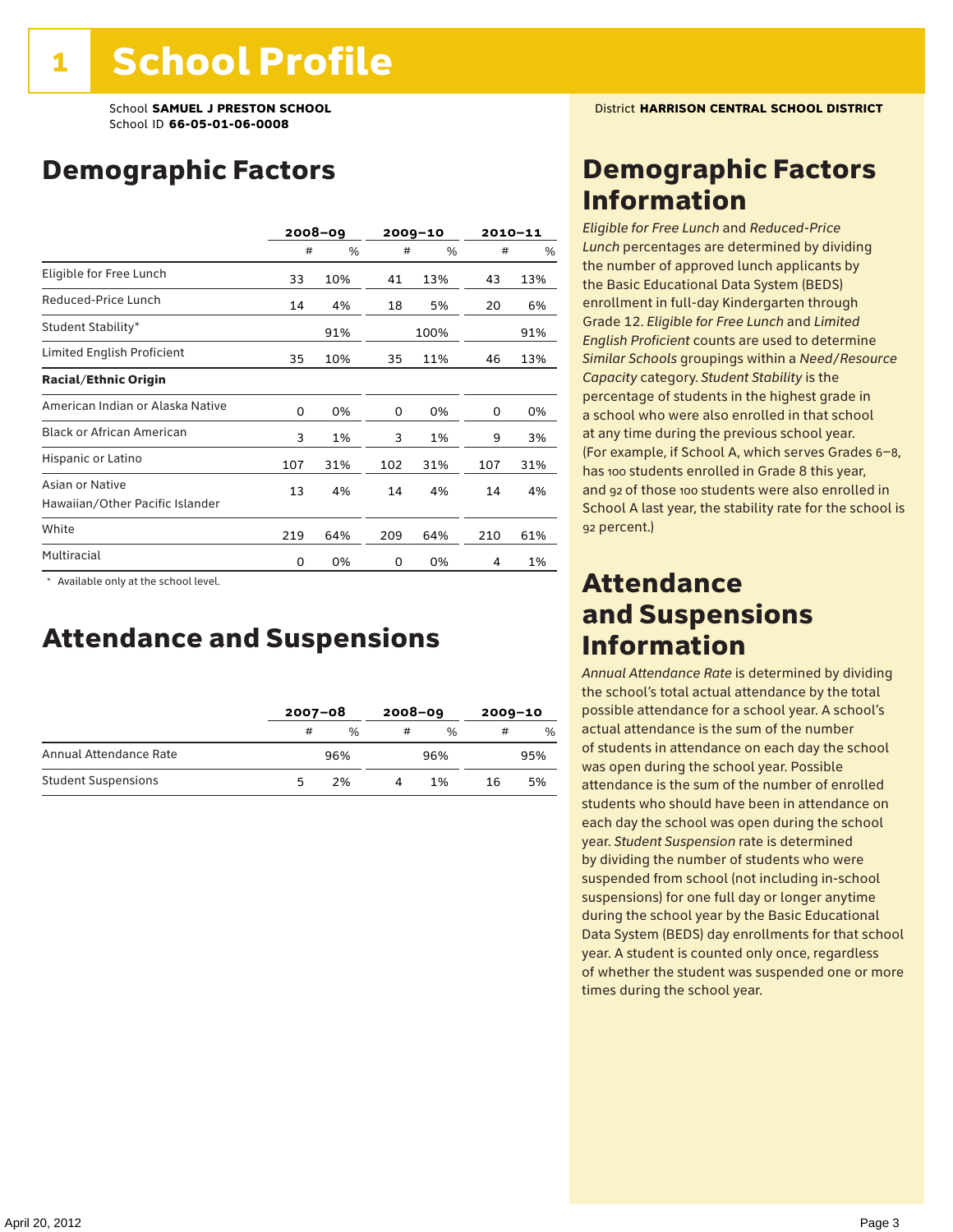### Teacher Qualifications

|                                                                                | $2008 - 09$ | $2009 - 10$ | 2010-11 |
|--------------------------------------------------------------------------------|-------------|-------------|---------|
| <b>Total Number of Teachers</b>                                                | 38          | 37          | 36      |
| Percent with No Valid<br><b>Teaching Certificate</b>                           | 0%          | 0%          | 0%      |
| Percent Teaching Out<br>of Certification                                       | 0%          | 0%          | 0%      |
| Percent with Fewer Than<br>Three Years of Experience                           | 5%          | 3%          | 8%      |
| Percentage with Master's Degree<br>Plus 30 Hours or Doctorate                  | 55%         | 54%         | 56%     |
| <b>Total Number of Core Classes</b>                                            | 48          | 45          | 27      |
| Percent Not Taught by Highly<br><b>Oualified Teachers in This School</b>       | 0%          | 0%          | 0%      |
| Percent Not Taught by Highly<br><b>Oualified Teachers in This District</b>     | 0%          | 0%          | 0%      |
| Percent Not Taught by Highly<br>Qualified in High-Poverty Schools<br>Statewide | 8%          | 6%          | 5%      |
| Percent Not Taught by Highly<br>Qualified in Low-Poverty Schools<br>Statewide  | 1%          | 1%          | 0%      |
| <b>Total Number of Classes</b>                                                 | 90          | 90          | 82      |
| Percent Taught by Teachers Without<br>Appropriate Certification                | 0%          | 0%          | 0%      |

### Teacher Turnover Rate

|                                                                       | $2007 - 08$ | 2008-09 | 2009-10 |
|-----------------------------------------------------------------------|-------------|---------|---------|
| Turnover Rate of Teachers with Fewer<br>than Five Years of Experience | 22%         | 18%     | 43%     |
| Turnover Rate of All Teachers                                         | 11%         | 13%     | 24%     |

### Staff Counts

| $2008 - 09$ | $2009 - 10$ | $2010 - 11$ |
|-------------|-------------|-------------|
| ٩           |             |             |
| N/A         | N/A         | N/A         |
| O           |             |             |
|             |             |             |
|             |             |             |

\* Not available at the school level.

### Teacher Qualifications Information

The *Percent Teaching Out of Certification* is the percent doing so more than on an incidental basis; that is, the percent teaching for more than five periods per week outside certification.

*Core Classes* are primarily K-6 common branch, English, mathematics, science, social studies, art, music, and foreign languages. To be *Highly Qualified*, a teacher must have at least a Bachelor's degree, be certified to teach in the subject area, and show subject matter competency. A teacher who taught one class outside of the certification area(s) is counted as Highly Qualified provided that 1) the teacher had been determined by the school or district through the HOUSSE process or other state-accepted methods to have demonstrated acceptable subject knowledge and teaching skills and 2) the class in question was not the sole assignment reported. Credit for incidental teaching does not extend beyond a single assignment. Independent of Highly Qualified Teacher status, any assignment for which a teacher did not hold a valid certificate still registers as teaching out of certification. High-poverty and low-poverty schools are those schools in the upper and lower quartiles, respectively, for percentage of students eligible for a free or reduced-price lunch.

### Teacher Turnover Rate Information

*Teacher Turnover Rate* for a specified school year is the number of teachers in that school year who were not teaching in the following school year divided by the number of teachers in the specified school year, expressed as a percentage.

### Staff Counts Information

*Other Professionals* includes administrators, guidance counselors, school nurses, psychologists, and other professionals who devote more than half of their time to non-teaching duties. Teachers who are shared between buildings within a district are reported on the district report only.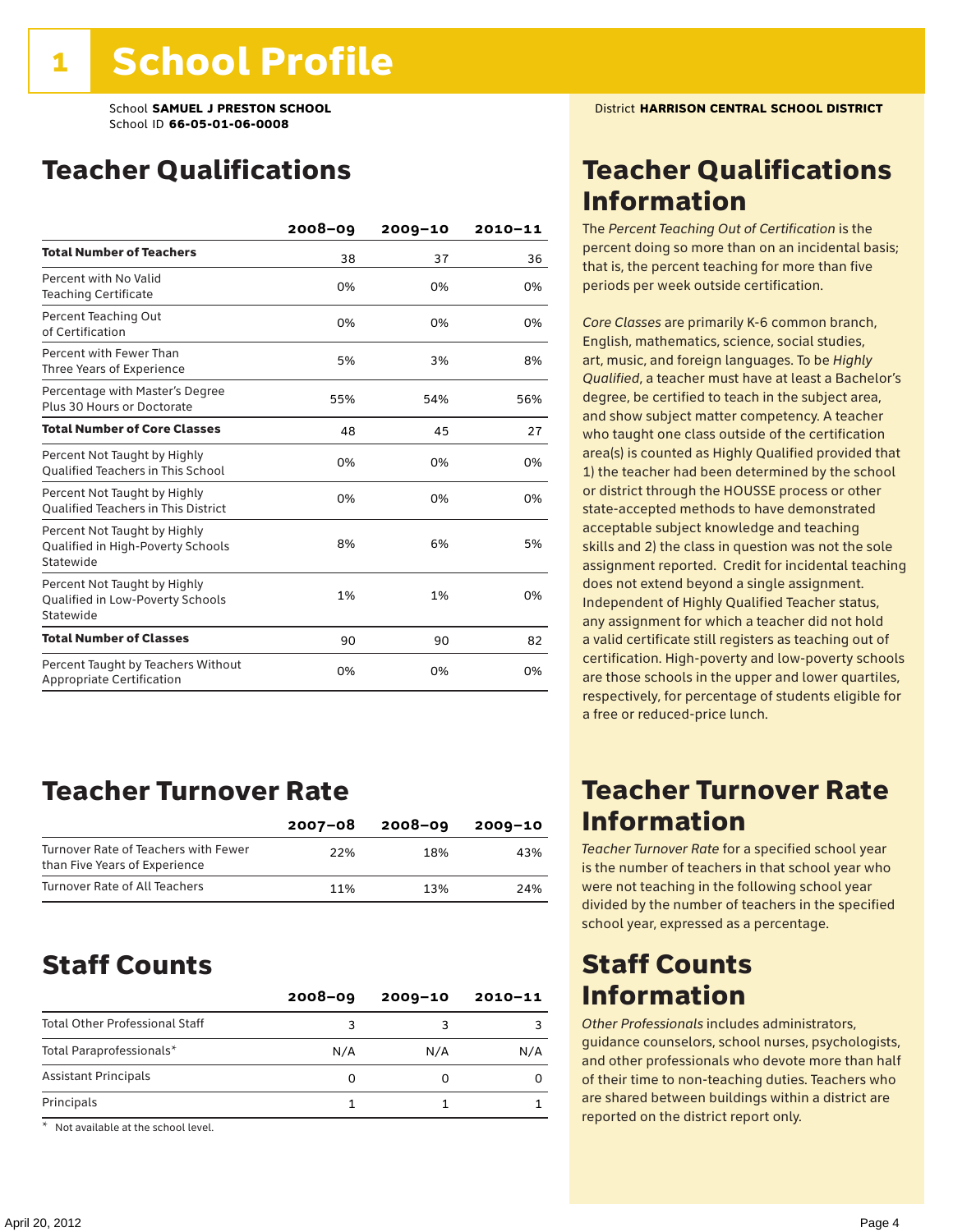### Understanding How Accountability Works in New York State

The federal No Child Left Behind (NCLB) Act requires that states develop and report on measures of student proficiency in 1) English language arts (ELA), in 2) mathematics, and on 3) a third indicator. In New York State in 2010–11, the third indicator is science at the elementary/middle level and graduation rate at the secondary level. Schools or districts that meet predefined goals on these measures are making Adequate Yearly Progress (AYP).



For more information about accountability in New York State, visit: http://www.p12.nysed.gov/irs/accountability/.

#### 1 English Language Arts (ELA)

To make AYP in ELA, every accountability group must make AYP. For a group to make AYP, it must meet the participation and the performance criteria.

#### A Participation Criterion

At the elementary/middle level, 95 percent of Grades 3–8 students enrolled during the test administration period in each group with 40 or more students must be tested on the New York State Testing Program (NYSTP) in ELA or, if appropriate, the New York State English as a Second Language Achievement Test (NYSESLAT), or the New York State Alternate Assessment (NYSAA) in ELA. At the secondary level, 95 percent of seniors in 2010–11 in each accountability group with 40 or more students must have taken an English examination that meets the students' graduation requirement.

#### B Performance Criterion

At the elementary/middle level, the Performance Index (PI) of each group with 30 or more continuously enrolled tested students must equal or exceed its Effective Annual Measurable Objective (AMO) or the group must make Safe Harbor. (NYSESLAT is used only for participation.) At the secondary level, the PI of each group in the 2007 cohort with 30 or more members must equal or exceed its Effective AMO or the group must make Safe Harbor. To make Safe Harbor, the PI of the group must equal or exceed its Safe Harbor Target and the group must qualify for Safe Harbor using the third indicator, science or graduation rate.

#### 2 Mathematics

The same criteria for making AYP in ELA apply to mathematics. At the elementary/middle level, the measures used to determine AYP are the NYSTP and the NYSAA in mathematics. At the secondary level, the measures are mathematics examinations that meet the students' graduation requirement.

#### 3 Third Indicator

In addition to English language arts and mathematics, the school must also make AYP in a third area of achievement. This means meeting the criteria in science at the elementary/middle level and the criteria in graduation rate at the secondary level.

Elementary/Middle-Level Science: To make AYP, the All Students group must meet the participation criterion *and* the performance criterion.

#### A Participation Criterion

Eighty percent of students in Grades 4 and/or 8 enrolled during the test administration period in the All Students group, if it has 40 or more students, must be tested on an accountability measure. In Grade 4, the measures are the Grade 4 elementary-level science test and the Grade 4 NYSAA in science. In Grade 8 science, the measures are the Grade 8 middle-level science test, Regents science examinations, and the Grade 8 NYSAA in science.

#### B Performance Criterion

The PI of the All Students group, if it has 30 or more students, must equal or exceed the State Science Standard (100) or the Science Progress Target.

Qualifying for Safe Harbor in Elementary/Middle-Level ELA and Math: To qualify, the group must meet both the participation criterion and the performance criterion in science.

Secondary-Level Graduation Rate: For a school to make AYP in graduation rate, the percent of students in the 2006 graduation-rate total cohort in the All Students group earning a local or Regents diploma by August 31, 2010 must equal or exceed the Graduation-Rate Standard (80%) or the Graduation-Rate Progress Target.

Qualifying for Safe Harbor in Secondary-Level ELA and Math: To qualify, the percent of the 2006 graduation-rate total cohort earning a local or Regents diploma by August 31, 2010 must equal or exceed the Graduation-Rate Standard (80%) or the Graduation-Rate Progress Target for that group.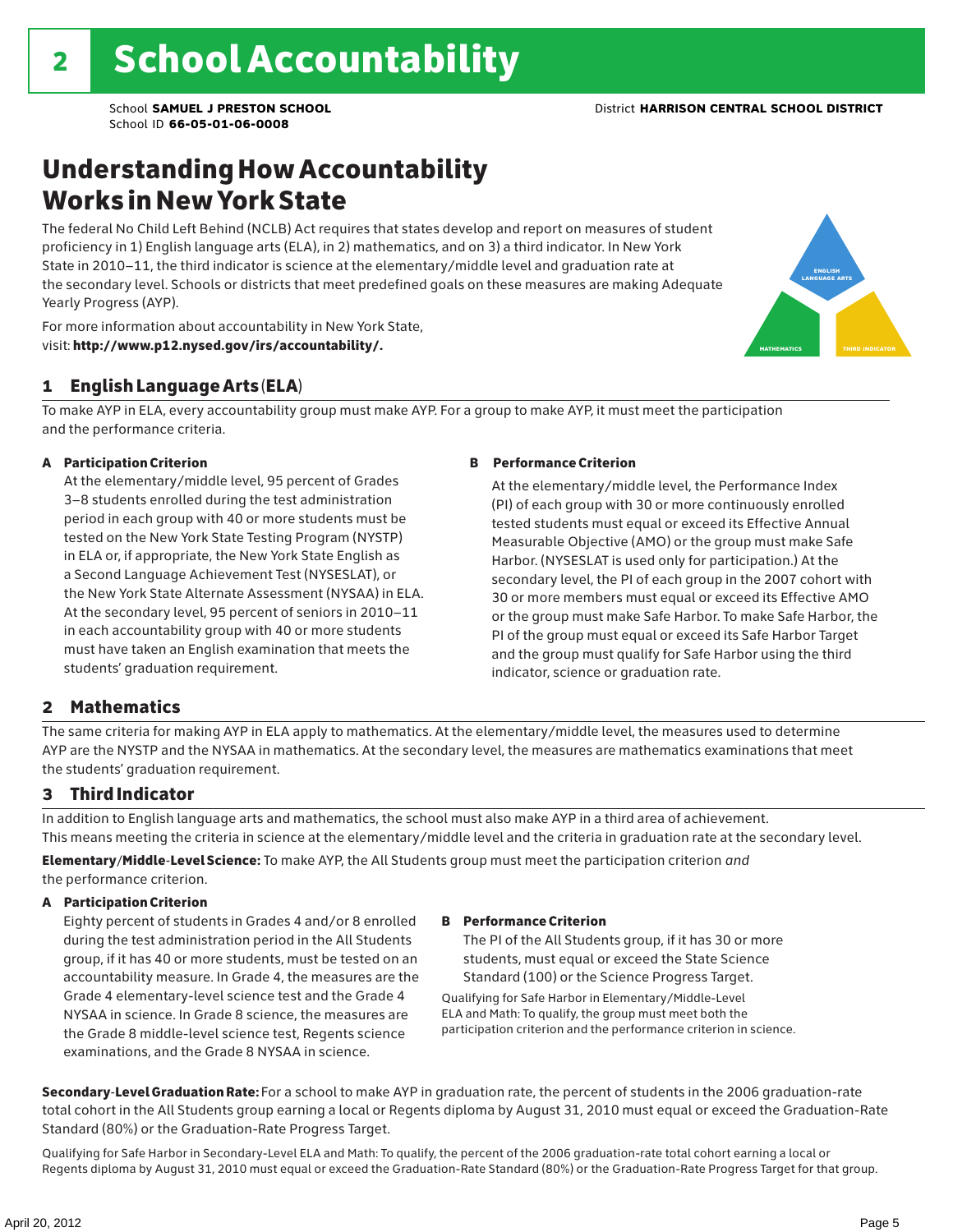## Useful Terms for Understanding Accountability

#### 12th Graders

The count of 12th graders enrolled during the 2010–11 school year used to determine the Percentage Tested for the Participation part of the AYP determination for secondarylevel ELA and mathematics. These are the first numbers in the parentheses after the subgroup label on the secondary-level ELA and mathematics pages.

#### 2007 Cohort

The count of students in the 2007 accountability cohort used to determine the Performance Index for the Test Performance part of the AYP determination for secondary-level ELA and mathematics. These are the second numbers in the parentheses after the subgroup label on the secondary-level ELA and mathematics pages.

#### Accountability Cohort for English and Mathematics

The accountability cohort is used to determine if a school or district met the performance criterion in secondary-level ELA and mathematics. The 2007 school accountability cohort consists of all students who first entered Grade 9 anywhere in the 2007–08 school year, and all ungraded students with disabilities who reached their seventeenth birthday in the 2007–08 school year, who were enrolled on October 6, 2010 and did not transfer to a diploma granting program. Students who earned a high school equivalency diploma or were enrolled in an approved high school equivalency preparation program on June 30, 2011, are not included in the 2007 school accountability cohort. The 2007 district accountability cohort consists of all students in each school accountability cohort plus students who transferred within the district after BEDS day plus students who were placed outside the district by the Committee on Special Education or district administrators and who met the other requirements for cohort membership. Cohort is defined in Section 100.2 (p) (16) of the Commissioner's Regulations.

#### Adequate Yearly Progress (AYP)

Adequate Yearly Progress (AYP) indicates satisfactory progress by a district or a school toward the goal of proficiency for all students.

#### Annual Measurable Objective (AMO)

The Annual Measurable Objective (AMO) is the Performance Index value that signifies that an accountability group is making satisfactory progress toward the goal that 100 percent of students will be proficient in the State's learning standards for English language arts and mathematics by 2013–14. The AMOs for each grade level will be increased as specified in CR100.2(p) (14) and will reach 200 in 2013–14. (See Effective AMO for further information.)

#### Continuous Enrollment

The count of continuously enrolled tested students used to determine the Performance Index for the Test Performance part of the AYP determination for elementary/middle-level ELA, mathematics, and science. These are the second numbers in the parentheses after the subgroup label on the elementary/ middle-level ELA, mathematics, and science pages.

#### Continuously Enrolled Students

At the elementary/middle level, continuously enrolled students are those enrolled in the school or district on BEDS day (usually the first Wednesday in October) of the school year until the test administration period. At the secondary level, all students who meet the criteria for inclusion in the accountability cohort are considered to be continuously enrolled.

#### Effective Annual Measurable Objective (Effective AMO)

The Effective Annual Measurable Objective is the Performance Index (PI) value that each accountability group within a school or district is expected to achieve to make AYP. The Effective AMO is the lowest PI that an accountability group of a given size can achieve in a subject for the group's PI not to be considered significantly different from the AMO for that subject. If an accountability group's PI equals or exceeds the Effective AMO, it is considered to have made AYP. A more complete definition of Effective AMO and a table showing the PI values that each group size must equal or exceed to make AYP are available at www.p12.nysed.gov/irs.

#### Graduation Rate

The Graduation Rate on the Graduation Rate page is the percentage of the 2006 cohort that earned a local or Regents diploma by August 31, 2010.

#### Graduation-Rate Total Cohort

The Graduation-Rate Total Cohort, shown on the Graduation Rate page, is used to determine if a school or district made AYP in graduation rate. For the 2010–11 school year, this cohort is the 2006 graduation-rate total cohort. The 2006 total cohort consists of all students who first entered Grade 9 anywhere in the 2006–07 school year, and all ungraded students with disabilities who reached their seventeenth birthday in the 2006–07 school year, and who were enrolled in the school/ district for five months or longer or who were enrolled in the school/district for less than five months but were previously enrolled in the same school/district for five months or longer between the date they first entered Grade 9 and the date they last ended enrollment. A more detailed definition of graduation-rate cohort can be found in the SIRS Manual at

#### http://www.p12.nysed.gov/irs/sirs/.

For districts and schools with fewer than 30 graduation-rate total cohort members in the All Students group in 2010–11, data for 2009–10 and 2010–11 for accountability groups were combined to determine counts and graduation rates. Groups with fewer than 30 students in the graduation-rate total cohort are not required to meet the graduation-rate criterion.

#### Limited English Proficient

For all accountability measures, if the count of LEP students is equal to or greater than 30, former LEP students are also included in the performance calculations.

#### Non-Accountability Groups

Female, Male, and Migrant groups are not part of the AYP determination for any measure.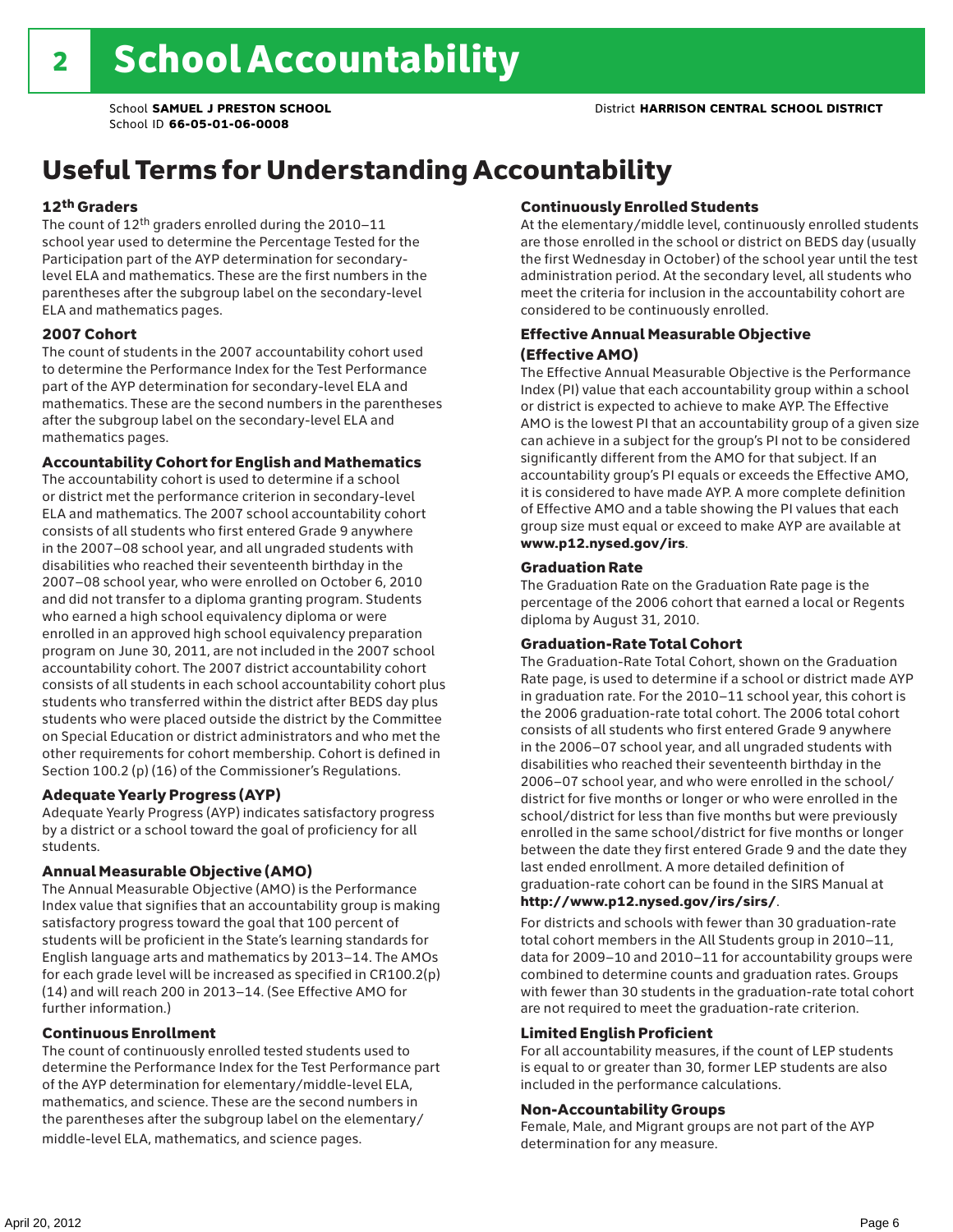## Useful Terms for Understanding Accountability (continued)

#### Participation

Accountability groups with fewer than 40 students enrolled during the test administration period (for elementary/middlelevel ELA, math, and science) or fewer than 40 12th graders (for secondary-level ELA and mathematics) are not required to meet the participation criterion. If the Percentage Tested for an accountability group fell below 95 percent for ELA and math or 80 percent for science in 2010–11, the participation enrollment ("Total" or "12th Graders") shown in the tables is the sum of 2009–10 and 2010–11 participation enrollments and the "Percentage Tested" shown is the weighted average of the participation rates over those two years.

#### Performance Index (PI)

A Performance Index is a value from 0 to 200 that is assigned to an accountability group, indicating how that group performed on a required State test (or approved alternative) in English language arts, mathematics, or science. Student scores on the tests are converted to four performance levels, from Level 1 to Level 4. (See performance level definitions on the Overview summary page.) At the elementary/middle level, the PI is calculated using the following equation:

100 × [(Count of Continuously Enrolled Tested Students Performing at Levels 2, 3, and  $4 +$  the Count at Levels 3 and  $4) \div$ Count of All Continuously Enrolled Tested Students]

At the secondary level, the PI is calculated using the following equation:

100 × [(Count of Cohort Members Performing at Levels 2, 3, and 4 + the Count at Levels 3 and 4) ÷ Count of All Cohort Members]

A list of tests used to measure student performance for accountability is available at www.p12.nysed.gov/irs.

#### Progress Targets

For accountability groups below the State Standard in science or graduation rate, the Progress Target is an alternate method for making AYP or qualifying for Safe Harbor in English language arts and mathematics based on improvement over the previous year's performance.

*Science:* The current year's Science Progress Target is calculated by adding one point to the previous year's Performance Index (PI). Example: The 2010–11 Science Progress Target is calculated by adding one point to the 2009–10 PI.

*Graduation Rate*: The Graduation-rate Progress Target is calculated by determining a 20% gap reduction between the rate of the previous year's graduation-rate cohort and the state standard. Example: The 2010–11 Graduation-Rate Progress Target = [(80 – percentage of the 2005 cohort earning a local or Regents diploma by August 31, 2009)  $\times$  0.20] + percentage of the 2005 cohort earning a local or Regents diploma by August 31, 2009.

Progress Targets are provided for groups whose PI (for science) or graduation rate (for graduation rate) is below the State Standard.

#### Safe Harbor Targets

Safe Harbor provides an alternate means to demonstrate AYP for accountability groups that do not achieve their EAMOs in English or mathematics. The 2010–11 safe harbor targets are calculated using the following equation: 2009–10 PI + (200 – the 2009–10 PI) × 0.10

Safe Harbor Targets are provided for groups whose PI is less than the EAMO.

#### Safe Harbor Qualification (‡)

On the science page, if the group met both the participation and the performance criteria for science, the Safe Harbor Qualification column will show "Qualified." If the group did not meet one or more criteria, the column will show "Did not qualify." A "‡" symbol after the 2010–11 Safe Harbor Target on the elementary/middle- or secondary-level ELA or mathematics page indicates that the student group did not make AYP in science (elementary/middle level) or graduation rate (secondary level) and; therefore, the group did not qualify for Safe Harbor in ELA or mathematics.

#### State Standard

The criterion value that represents minimally satisfactory performance (for science) or a minimally satisfactory percentage of cohort members earning a local or Regents diploma (for graduation rate). In 2010–11, the State Science Standard is a Performance Index of 100; the State Graduation-Rate Standard is 80%. The Commissioner may raise the State Standard at his discretion in future years.

#### Students with Disabilities

For all measures, if the count of students with disabilities is equal to or greater than 30, former students with disabilities are also included in the performance calculations.

#### Test Performance

For districts and schools with fewer than 30 continuously enrolled tested students (for elementary/middle-level ELA, math, and science) or fewer than 30 students in the 2007 cohort (for secondary-level ELA and mathematics) in the All Students group in 2010–11, data for 2009–10 and 2010–11 for accountability groups were combined to determine counts and Performance Indices. For districts and schools with 30 or more continuously enrolled students/2007 cohort members in the All Students group in 2010–11, student groups with fewer than 30 members are not required to meet the performance criterion. This is indicated by a "—" in the Test Performance column in the table.

#### Total

The count of students enrolled during the test administration period used to determine the Percentage Tested for the Participation part of the AYP determination for elementary/ middle-level ELA, mathematics, and science. These are the first numbers in the parentheses after the subgroup label on the elementary/middle-level ELA, mathematics, and science pages. For accountability calculations, students who were excused from testing for medical reasons in accordance with federal NCLB guidance are not included in the count.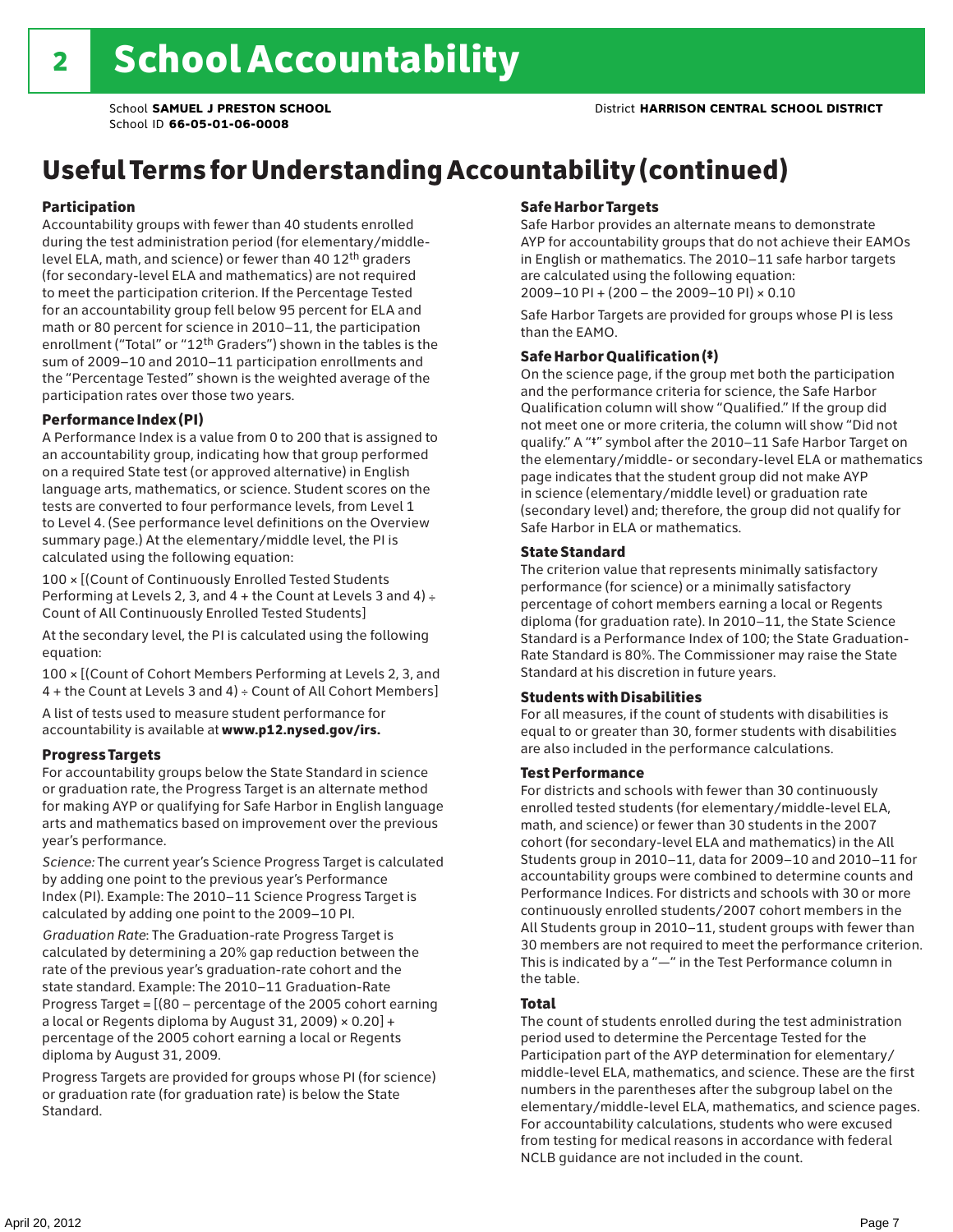### Understanding Your School Accountability Status

New York State participates in the Differentiated Accountability pilot program, as approved by the United States Department of Education in January 2009. Under this program, each public school in the State is assigned an accountability "phase" (Good Standing, Improvement, Corrective Action, or Restructuring) and, for schools not in Good Standing, a "category" (Basic, Focused, or Comprehensive) for each measure for which the school is accountable. Accountability measures for schools at the elementary/middle level are English language arts (ELA), mathematics, and science; at the secondary level, they are ELA, mathematics, and graduation rate. Generally, the school's overall accountability status is its most advanced accountability phase and its highest category within that phase. A school in any year of the phase (that is not Good Standing) that makes AYP for the measure remains in the same phase/category the following year. An identified school that makes AYP in the identified measure for two consecutive years returns to Good Standing. Once a school is identified with a category within a phase, it cannot move to a less intensive category in the following school year within that phase.

Each school district with one or more Title I schools and each Title I charter school designated as Improvement (year 1 and year 2), Corrective Action, or Restructuring must make Supplemental Educational Services available for eligible students in the identified Title I school(s). A school district with one or more schools designated as Improvement (year 2), Corrective Action, or Restructuring must also provide Public School Choice to eligible students in identified Title I school(s). For more information on the Differentiated Accountability program and a list of interventions for schools not in Good Standing,

see http://www.p12.nysed.gov/accountability/APA/Differentiated\_Accountability/DA\_home.html.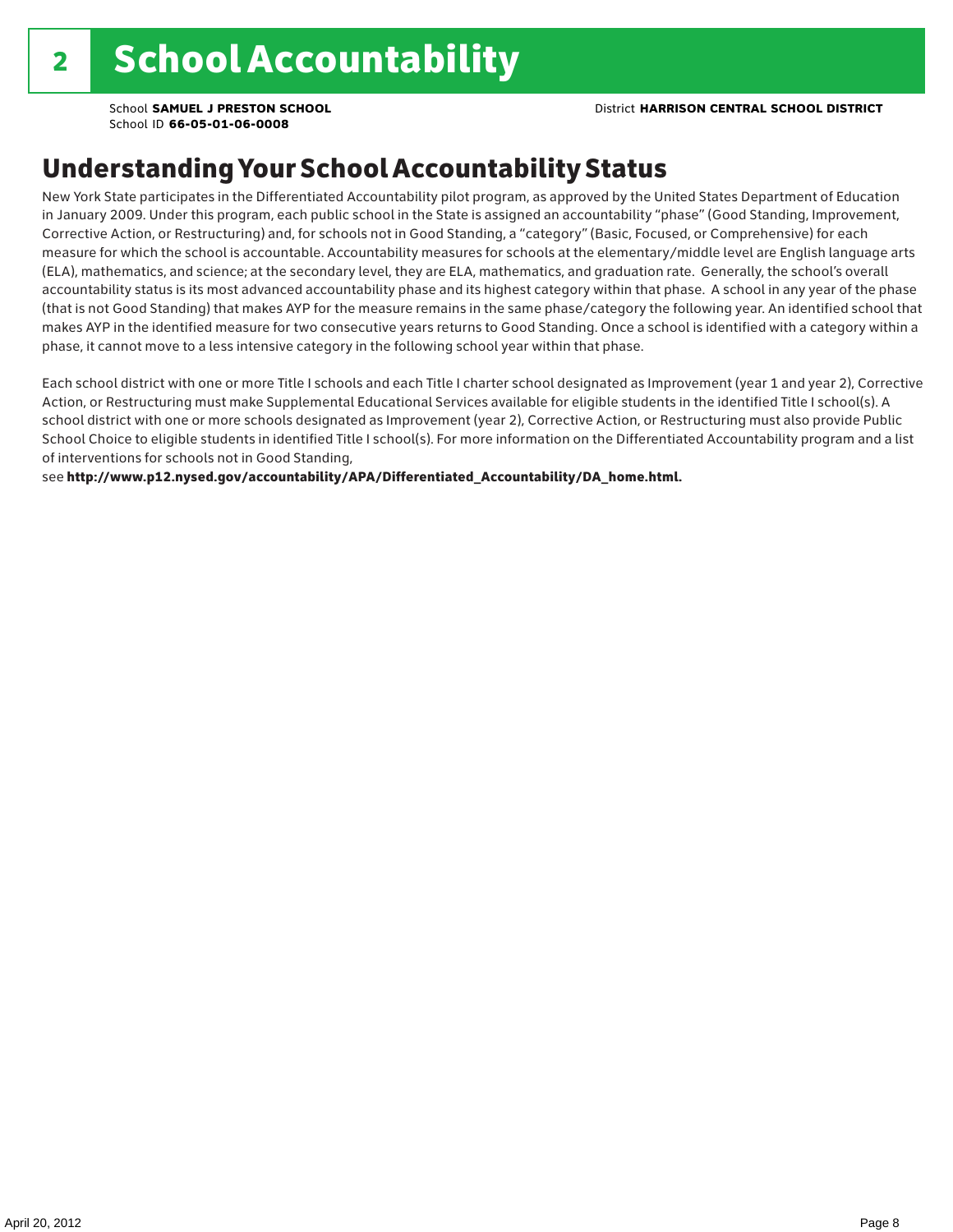## Understanding Your School Accountability Status (continued)

| ×<br>٧ |
|--------|
|--------|

#### end and the contract of the Phase/Category

Good Standing A school that has not been designated as Improvement, Corrective Action, or Restructuring.

Improvement (year 1) A school that failed to make AYP for two consecutive years on the same accountability measure; or a school that was designated as Improvement (year 1) in the current school year that made AYP for the identified measure and is in Good Standing.

Improvement (year 2) A school that was designated as a school in Improvement (year 1) in the current school year and failed to make AYP on the same accountability measure for which it was identified; or a school that was designated as Improvement (year 2) in the current school year that made AYP for the identified measure.

Corrective Action (year 1) A school that was designated as a school in Improvement (year 2) in the current school year and failed to make AYP on the same accountability measure for which it was identified; or a school that was designated as Corrective Action (year 1) in the current school year that made AYP for the identified measure. Corrective Action (year 2) A school that was designated as a school in Corrective Action (year 1) in the current school year that failed to make AYP on the same accountability measure for which it was identified; or a school that was designated as Corrective Action (year 2) in the current school year that made AYP for the identified measure.

**Restructuring (year 1)** A school that was designated as a school in Corrective Action (year 2) in the current school year and failed to make AYP on the same accountability measure for which it was identified; or a school that was designated as Restructuring (year 1) in the current school year that made AYP for the identified measure. Restructuring (year 2) A school that was designated as a school in Restructuring (year 1) in the current school year that failed to make AYP on the same accountability measure for which it was identified; or a school that was designated as Restructuring (year 2) in the current school year that made AYP for the identified measure. Restructuring (Advanced) A school that was designated as a school in Restructuring (year 2) in the current school year that failed to make AYP on the same accountability measure for which it was identified; or a school that was designated as Restructuring (Advanced) in the current school year that made AYP for the identified measure.

#### Improvement/Basic:

A school that failed to make AYP in ELA and/or math for one accountability group, but made AYP for the All Students group; or a school that failed to make AYP in only science or graduation rate. Improvement/Focused:

A school that failed to make AYP in ELA and/or math for more than one accountability group, but made AYP for the All Students group; or a school whose worst status is Improvement/Basic for at least two measures.

#### Improvement/Comprehensive:

A school that failed to make AYP in ELA and/or math for the All Students group; or a school that failed to make AYP in ELA and/or math for every accountability group for which there are at least two, but made AYP for the All Students group; or a school that failed to make AYP in ELA and/or math AND in science or graduation rate.

#### Corrective Action or Restructuring/Focused:

A school that failed to make AYP in ELA and/or math for one or more accountability groups, but made AYP for the All Students group; or a school that failed to make AYP in science or graduation rate but made AYP in ELA and math.

Corrective Action or Restructuring/Comprehensive: A school that failed to make AYP in ELA and/or math for the All Students group; or a school that failed to make AYP in ELA and/or math for every accountability group except the All Students group for which there are at least two, but made AYP for the All Students group; or a school that failed to make AYP in ELA and/or math AND in science or graduation rate.

SURR: A school that is identified for registration review (SURR) during a school year in which it is designated as a school in Improvement or Corrective Action shall, in the next school year, be designated as Restructuring (year 1)/Comprehensive.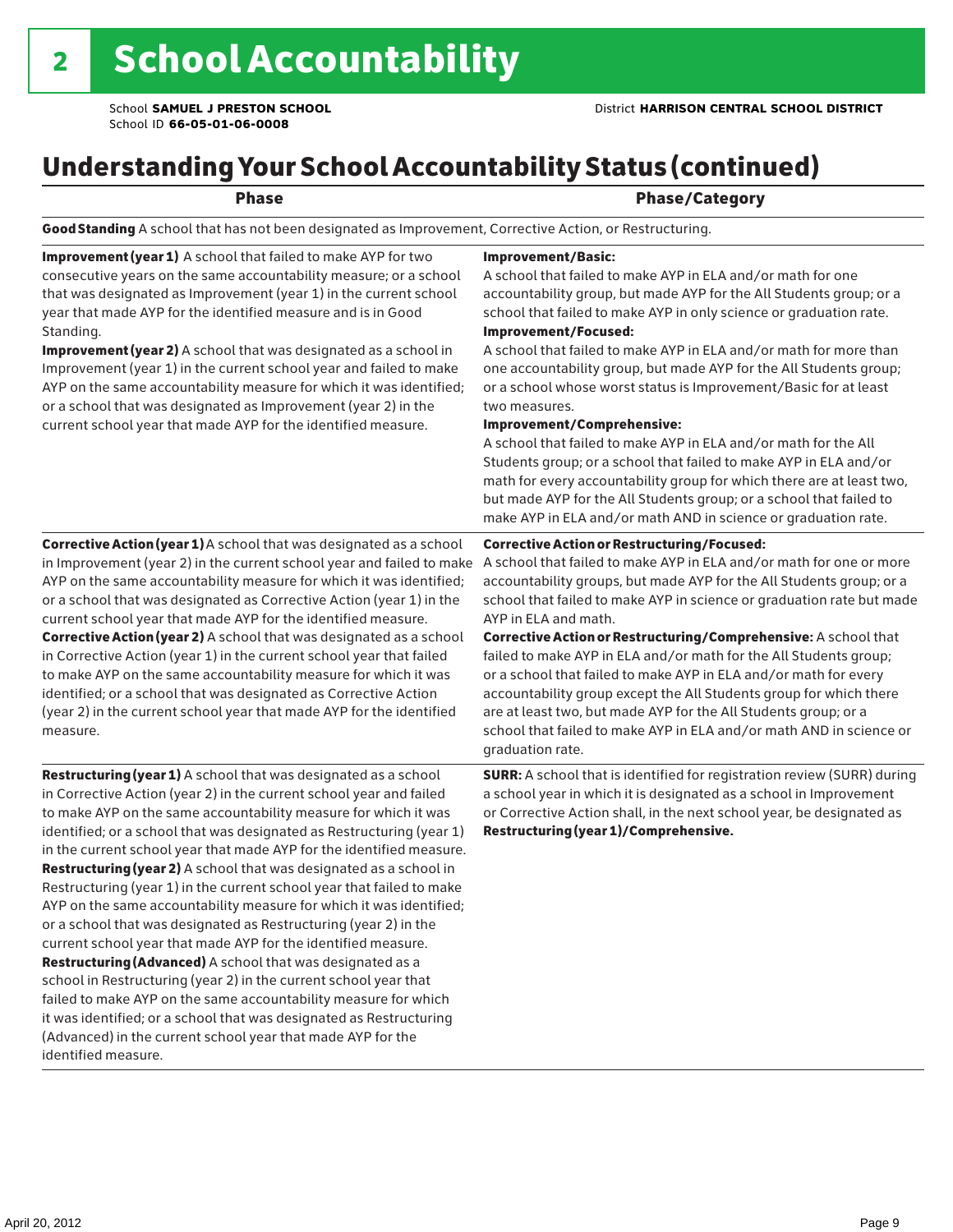# 2 School Accountability

School ID **66-05-01-06-0008**

### Summary

| <b>Overall Accountability</b><br>Status $(2011 - 12)$ | <b>In Good Standing</b> |                                |                                                         |             |  |  |
|-------------------------------------------------------|-------------------------|--------------------------------|---------------------------------------------------------|-------------|--|--|
|                                                       |                         | <b>Elementary/Middle Level</b> | <b>Secondary Level</b>                                  |             |  |  |
|                                                       | <b>ELA</b>              | In Good Standing               | ELA                                                     |             |  |  |
|                                                       | Math                    | In Good Standing               | Math                                                    |             |  |  |
|                                                       | Science                 | In Good Standing               | <b>Graduation Rate</b>                                  |             |  |  |
| <b>Title I Part A Funding</b>                         |                         |                                | <b>Years the School Received Title I Part A Funding</b> |             |  |  |
|                                                       | $2009 - 10$             |                                | $2010 - 11$                                             | $2011 - 12$ |  |  |

YES YES YES

#### On which accountability measures did this school make Adequate Yearly Progress (AYP) and which groups made AYP on each measure?

|                                                     |                   | <b>Elementary/Middle Level</b> |               |               | <b>Secondary Level</b> |                        |  |  |
|-----------------------------------------------------|-------------------|--------------------------------|---------------|---------------|------------------------|------------------------|--|--|
|                                                     | English           |                                |               | English       |                        |                        |  |  |
| <b>Student Groups</b>                               | Language Arts     | Mathematics                    | Science       | Language Arts | Mathematics            | <b>Graduation Rate</b> |  |  |
| <b>All Students</b>                                 | V                 | v                              | V             |               |                        |                        |  |  |
| <b>Ethnicity</b>                                    |                   |                                |               |               |                        |                        |  |  |
| American Indian or Alaska Native                    |                   |                                |               |               |                        |                        |  |  |
| <b>Black or African American</b>                    | $\qquad \qquad -$ |                                |               |               |                        |                        |  |  |
| Hispanic or Latino                                  | V                 | v                              |               |               |                        |                        |  |  |
| Asian or Native Hawaiian/Other Pacific<br>Islander  |                   |                                |               |               |                        |                        |  |  |
| White                                               | V                 |                                |               |               |                        |                        |  |  |
| Multiracial                                         |                   | -                              |               |               |                        |                        |  |  |
| <b>Other Groups</b>                                 |                   |                                |               |               |                        |                        |  |  |
| <b>Students with Disabilities</b>                   |                   |                                |               |               |                        |                        |  |  |
| Limited English Proficient                          |                   |                                |               |               |                        |                        |  |  |
| Economically Disadvantaged                          | V                 | v                              |               |               |                        |                        |  |  |
| <b>Student groups making</b><br>AYP in each subject | $\vee$ 4 of 4     | $\vee$ 4 of 4                  | $\vee$ 1 of 1 |               |                        |                        |  |  |

#### AYP Status



Made AYP Using Safe Harbor Target

✘ Did not make AYP

— Insufficient Number of Students to Determine AYP Status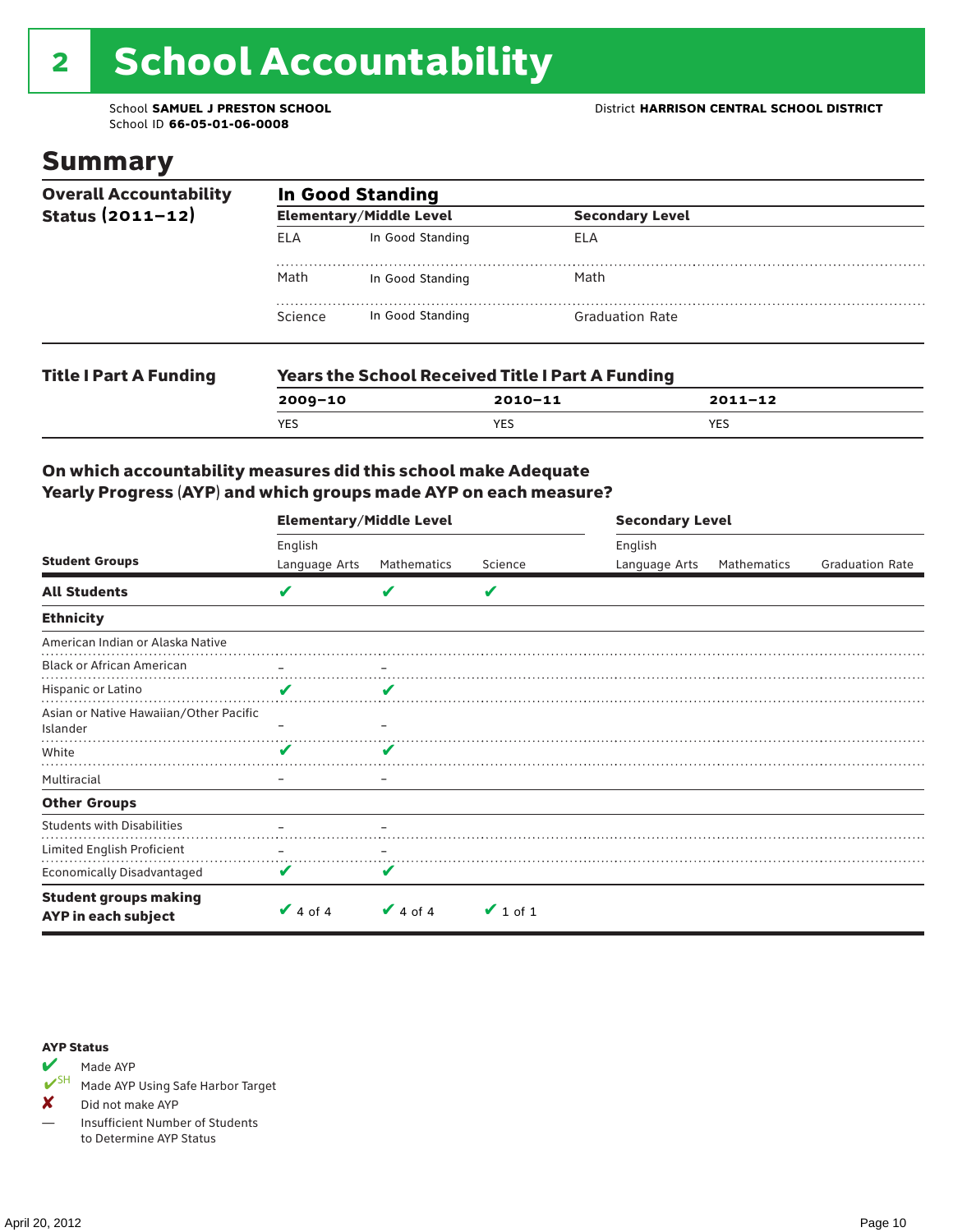## **Elementary/Middle-Level English Language Arts**

|                                   |        | Made AYP                                           |
|-----------------------------------|--------|----------------------------------------------------|
| <b>Accountability Measures</b>    | 4 of 4 | Student groups making AYP in English language arts |
| for This Subject<br>$(2011 - 12)$ |        |                                                    |
| <b>Accountability Status</b>      |        | In Good Standing                                   |

#### How did students in each accountability group perform on

**elementary/middle-level English language arts accountability measures?**

|                                                          | <b>AYP</b>    | <b>Participation</b> |               |           | <b>Test Performance</b> |           | <b>Performance Objectives</b> |         |  |
|----------------------------------------------------------|---------------|----------------------|---------------|-----------|-------------------------|-----------|-------------------------------|---------|--|
| <b>Student Group</b>                                     |               | Met                  | Percentage    | Met       | Performance             | Effective | Safe Harbor Target            |         |  |
| (Total: Continuous Enrollment)                           | <b>Status</b> | Criterion            | <b>Tested</b> | Criterion | Index                   | AMO       | 2010-11                       | 2011-12 |  |
| <b>Accountability Groups</b>                             |               |                      |               |           |                         |           |                               |         |  |
| All Students (174:173)                                   | V             | V                    | 99%           | ✔         | 152                     | 114       |                               |         |  |
| <b>Ethnicity</b>                                         |               |                      |               |           |                         |           |                               |         |  |
| American Indian or Alaska Native (0:0)                   |               |                      |               |           |                         |           |                               |         |  |
| Black or African American (3:3)                          |               |                      | .             |           |                         |           |                               |         |  |
| Hispanic or Latino (58:57)                               | V             |                      | 98%           | V         | 151                     | 109       |                               |         |  |
| Asian or Native Hawaiian/Other Pacific<br>Islander (7:7) |               |                      |               |           |                         |           |                               |         |  |
| White (105:105)                                          | ✔             | V                    | 100%          | V         | 151                     | 112       |                               |         |  |
| Multiracial (1:1)                                        |               |                      |               |           |                         |           |                               |         |  |
| <b>Other Groups</b>                                      |               |                      |               |           |                         |           |                               |         |  |
| Students with Disabilities (25:25)                       |               |                      |               |           |                         |           |                               |         |  |
| Limited English Proficient (21:21)                       |               |                      |               |           |                         |           |                               |         |  |
| Economically Disadvantaged (40:40)                       | V             | V                    | 100%          | V         | 130                     | 107       |                               |         |  |
| <b>Final AYP Determination</b>                           | $\vee$ 4 of 4 |                      |               |           |                         |           |                               |         |  |
| <b>Non-Accountability Groups</b>                         |               |                      |               |           |                         |           |                               |         |  |
| Female (88:88)                                           |               |                      | 100%          |           | 159                     | 111       |                               |         |  |
| Male (86:85)                                             |               |                      | 99%           |           | 145                     | 111       |                               |         |  |
| Migrant (0:0)                                            |               |                      |               |           |                         |           |                               |         |  |

#### Symbols

#### Made AYP

- ✔SH Made AYP Using Safe Harbor Target
- ✘ Did not make AYP
- Fewer Than 40 Total/Fewer Than 30 Continuous Enrollment
- ‡ Did not qualify for Safe Harbor

note: See *Useful Terms for Understanding Accountability*  for explanations and definitions of terms and table labels used on this page.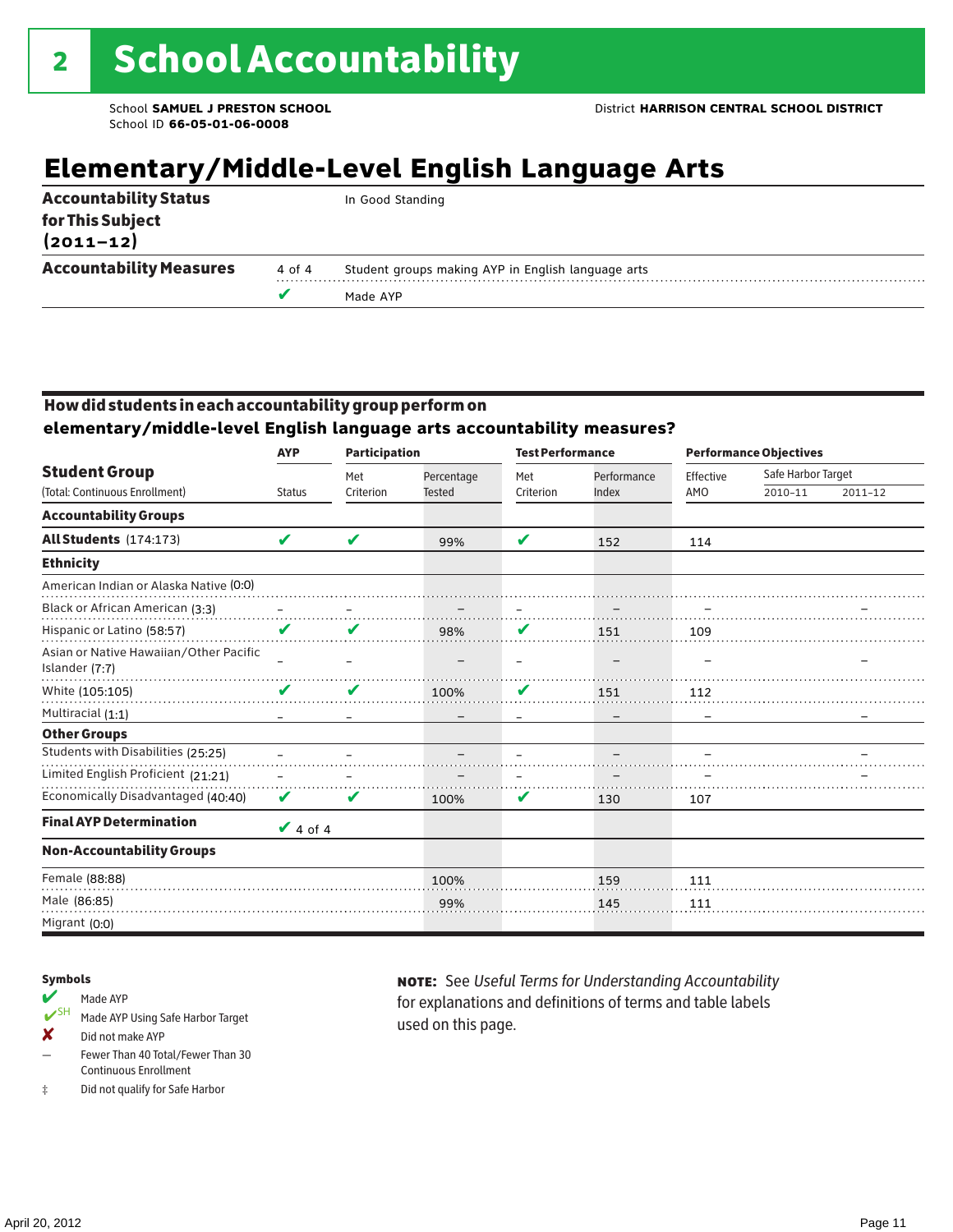## **Elementary/Middle-Level Mathematics**

|                                   |        | Made AYP                                 |
|-----------------------------------|--------|------------------------------------------|
| <b>Accountability Measures</b>    | 4 of 4 | Student groups making AYP in mathematics |
| for This Subject<br>$(2011 - 12)$ |        |                                          |
| <b>Accountability Status</b>      |        | In Good Standing                         |

#### How did students in each accountability group perform on **elementary/middle-level mathematics accountability measures?**

|                                                          | <b>AYP</b>    | <b>Participation</b> |                             | <b>Test Performance</b> |                      | <b>Performance Objectives</b> |                               |         |
|----------------------------------------------------------|---------------|----------------------|-----------------------------|-------------------------|----------------------|-------------------------------|-------------------------------|---------|
| <b>Student Group</b><br>(Total: Continuous Enrollment)   | <b>Status</b> | Met<br>Criterion     | Percentage<br><b>Tested</b> | Met<br>Criterion        | Performance<br>Index | Effective<br>AMO              | Safe Harbor Target<br>2010-11 | 2011-12 |
|                                                          |               |                      |                             |                         |                      |                               |                               |         |
| <b>Accountability Groups</b>                             |               |                      |                             |                         |                      |                               |                               |         |
| All Students (173:172)                                   | V             | ✔                    | 99%                         | V                       | 169                  | 129                           |                               |         |
| <b>Ethnicity</b>                                         |               |                      |                             |                         |                      |                               |                               |         |
| American Indian or Alaska Native (0:0)                   |               |                      |                             |                         |                      |                               |                               |         |
| Black or African American (3:3)                          |               |                      |                             |                         |                      |                               |                               |         |
| Hispanic or Latino (58:58)                               | V             | V                    | 100%                        | V                       | 171                  | 124                           |                               |         |
| Asian or Native Hawaiian/Other Pacific<br>Islander (7:7) |               |                      |                             |                         |                      |                               |                               |         |
| White (104:103)                                          | V             | V                    | 99%                         | V                       | 167                  | 127                           |                               |         |
| Multiracial (1:1)                                        |               |                      |                             |                         |                      |                               |                               |         |
| <b>Other Groups</b>                                      |               |                      |                             |                         |                      |                               |                               |         |
| Students with Disabilities (24:24)                       |               |                      |                             |                         |                      |                               |                               |         |
| Limited English Proficient (21:21)                       |               |                      |                             |                         |                      |                               |                               |         |
| Economically Disadvantaged (39:39)                       | V             |                      |                             | V                       | 154                  | 121                           |                               |         |
| <b>Final AYP Determination</b>                           | $\vee$ 4 of 4 |                      |                             |                         |                      |                               |                               |         |
| <b>Non-Accountability Groups</b>                         |               |                      |                             |                         |                      |                               |                               |         |
| Female (87:87)                                           |               |                      | 100%                        |                         | 174                  | 126                           |                               |         |
| Male (86:85)                                             |               |                      | 99%                         |                         | 164                  | 126                           |                               |         |
| Migrant (0:0)                                            |               |                      |                             |                         |                      |                               |                               |         |

#### Symbols

- Made AYP<br>
SH Made AYP Made AYP Using Safe Harbor Target
- ✘ Did not make AYP
- Fewer Than 40 Total/Fewer Than 30 Continuous Enrollment
- ‡ Did not qualify for Safe Harbor

note: See *Useful Terms for Understanding Accountability*  for explanations and definitions of terms and table labels used on this page.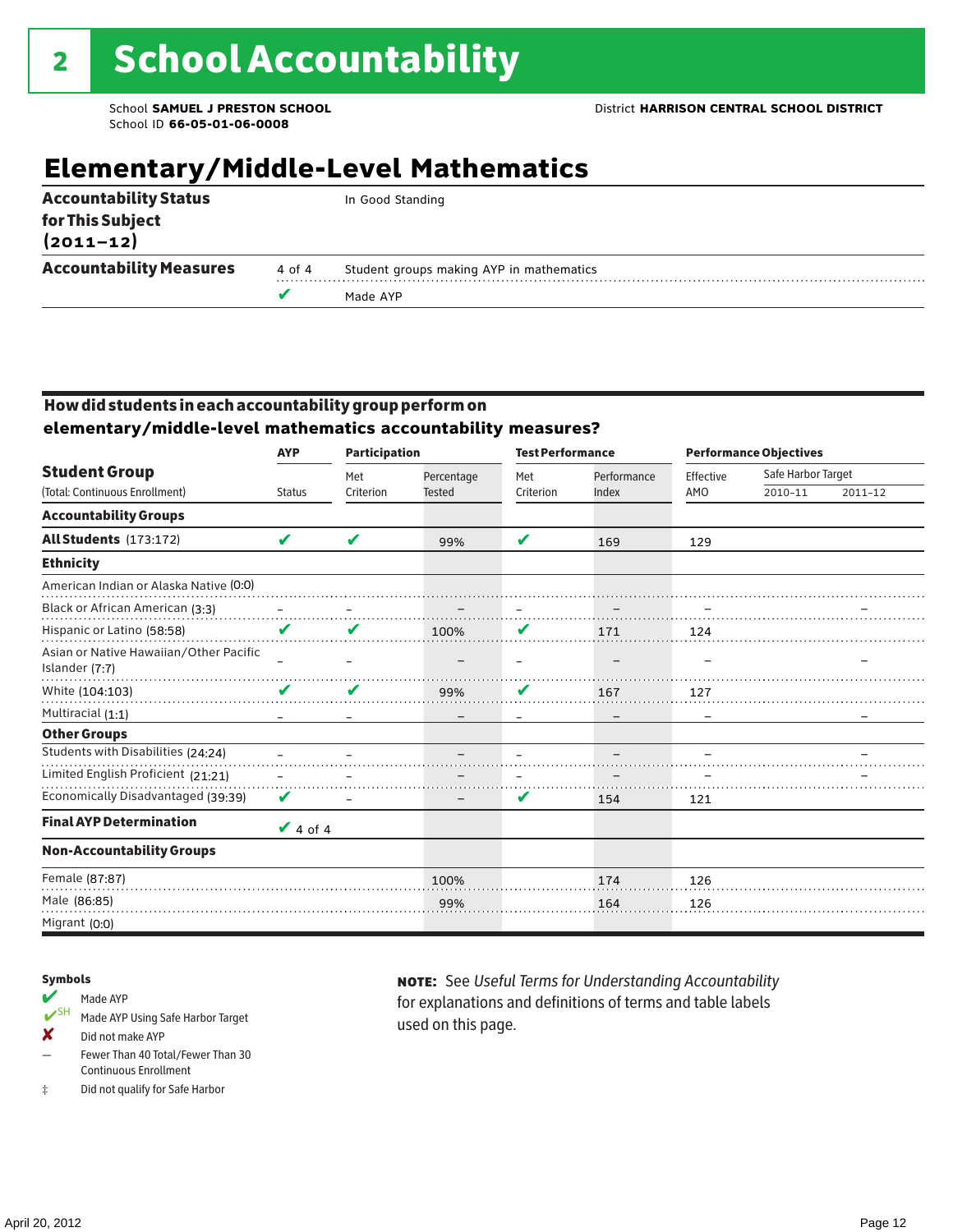### Elementary/Middle-Level Science

|                                |        | Made AYP                             |
|--------------------------------|--------|--------------------------------------|
| <b>Accountability Measures</b> | 1 of 1 | Student groups making AYP in science |
| for This Subject<br>(2011–12)  |        |                                      |
| <b>Accountability Status</b>   |        | In Good Standing                     |

#### How did students in each accountability group perform on elementary/middle-level science accountability measures?

|                                                          | <b>AYP</b>    |               | <b>Participation</b> |               | <b>Test Performance</b> |             | <b>Performance Objectives</b> |                 |                 |
|----------------------------------------------------------|---------------|---------------|----------------------|---------------|-------------------------|-------------|-------------------------------|-----------------|-----------------|
| <b>Student Group</b>                                     |               | Safe Harbor   | Met                  | Percentage    | Met                     | Performance | <b>State</b>                  | Progress Target |                 |
| (Total: Continuous Enrollment)                           | <b>Status</b> | Qualification | Criterion            | <b>Tested</b> | Criterion               | Index       | Standard                      |                 | 2010-11 2011-12 |
| <b>Accountability Groups</b>                             |               |               |                      |               |                         |             |                               |                 |                 |
| All Students (51:50)                                     | V             | Oualified     | V                    | 98%           | V                       | 198         | 100                           |                 |                 |
| <b>Ethnicity</b>                                         |               |               |                      |               |                         |             |                               |                 |                 |
| American Indian or Alaska Native (0:0)                   |               |               |                      |               |                         |             |                               |                 |                 |
| Black or African American (1:1)                          |               |               |                      |               |                         |             |                               |                 |                 |
| Hispanic or Latino (15:14)                               |               |               |                      |               |                         |             |                               |                 |                 |
| Asian or Native Hawaiian/Other Pacific<br>Islander (3:3) |               |               |                      |               |                         |             |                               |                 |                 |
| White (32:32)                                            |               | Qualified     |                      |               | ✔                       | 197         | 100                           |                 |                 |
| Multiracial (0:0)                                        |               |               |                      |               |                         |             |                               |                 |                 |
| <b>Other Groups</b>                                      |               |               |                      |               |                         |             |                               |                 |                 |
| Students with Disabilities (6:6)                         |               |               |                      |               |                         |             |                               |                 |                 |
| Limited English Proficient (6:5)                         |               |               |                      |               |                         |             |                               |                 |                 |
| Economically Disadvantaged (11:10)                       |               |               |                      |               |                         |             |                               |                 |                 |
| <b>Final AYP Determination</b>                           | $\vee$ 1 of 1 |               |                      |               |                         |             |                               |                 |                 |
| <b>Non-Accountability Groups</b>                         |               |               |                      |               |                         |             |                               |                 |                 |
| Female (25:24)                                           |               |               |                      |               |                         |             |                               |                 |                 |
| Male (26:26)                                             |               |               |                      |               |                         |             |                               |                 |                 |
| Migrant (0:0)                                            |               |               |                      |               |                         |             |                               |                 |                 |

#### Symbols

- $M$  Made AYP
- ✘ Did not make AYP
- Fewer Than 40 Total/Fewer Than 30 Continuous Enrollment

note: See *Useful Terms for Understanding Accountability*  for explanations and definitions of terms and table labels used on this page.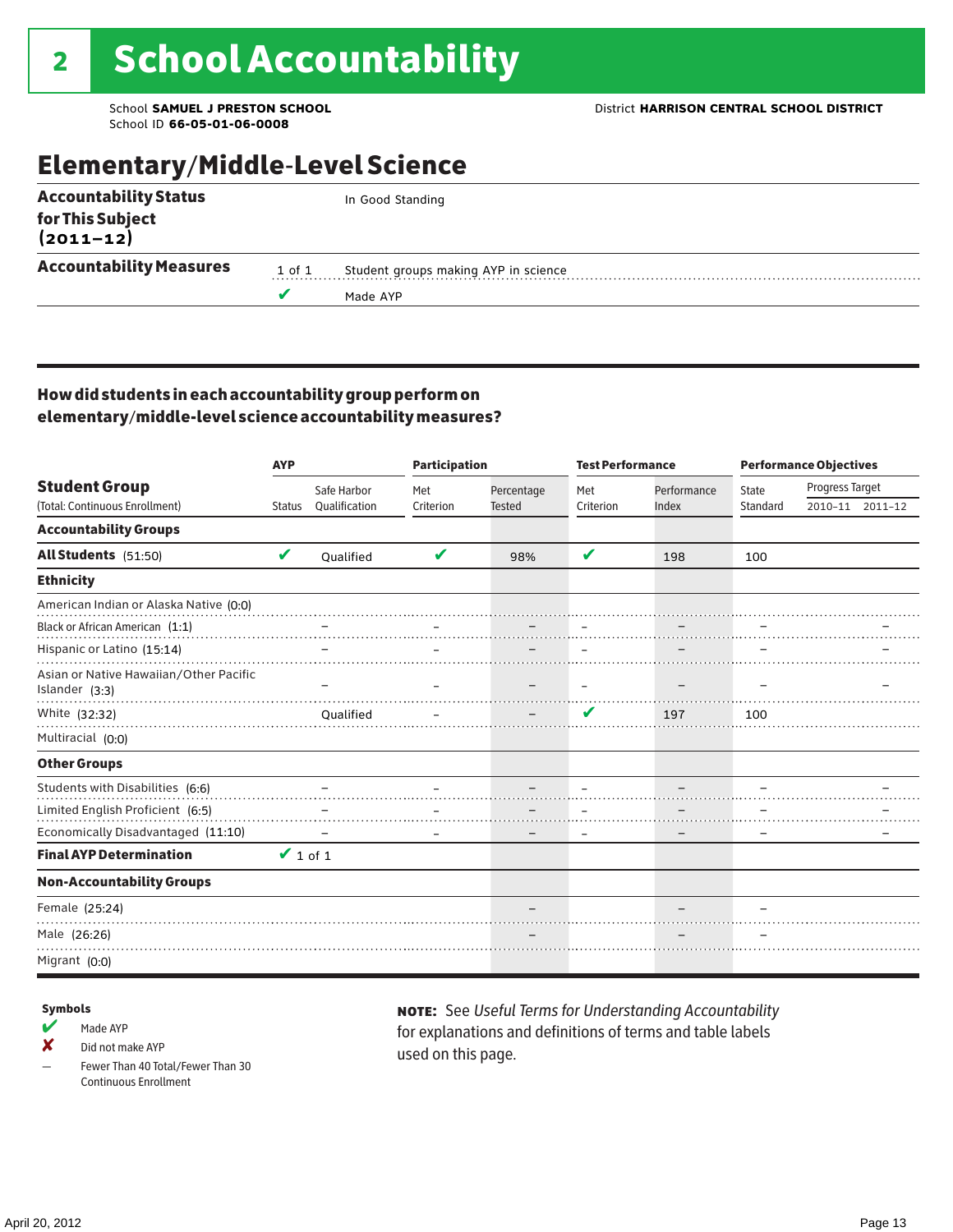### Summary of 2010–11 **School Performance**

Performance on the State assessments in English language arts, mathematics, and science at the elementary and middle levels is reported in terms of mean scores and the percentage of tested students scoring at or above Level 2, Level 3, and Level 4. Performance on the State assessments in ELA and mathematics at the secondary level is reported in terms of the percentage of students in a cohort scoring at these levels.

|                              | Percentage of students that<br>scored at or above Level 3 | Total<br>Tested |      |
|------------------------------|-----------------------------------------------------------|-----------------|------|
| <b>English Language Arts</b> | 0%                                                        | 50%             | 100% |
| Grade 3                      | 59%                                                       |                 | 56   |
| Grade 4                      | 63%                                                       |                 | 51   |
| Grade 5                      | 58%                                                       | 66              |      |
| <b>Mathematics</b>           |                                                           |                 |      |
| Grade 3                      | 70%                                                       |                 | 56   |
| Grade 4                      | 73%                                                       |                 | 51   |
| Grade 5                      | 68%                                                       |                 | 65   |
| <b>Science</b>               |                                                           |                 |      |
| Grade 4                      | 98%                                                       |                 | 50   |

#### School **SAMUEL J PRESTON SCHOOL** District **HARRISON CENTRAL SCHOOL DISTRICT**

#### About the Performance Level Descriptors

#### English Language Arts English Language Arts

#### Level 1: Below Standard

understanding of the content expected in the subjection of the subjection  $\mathcal{L}$ Student performance does not demonstrate an and skills expected at this grade level. understanding of the English language arts knowledge

#### Student performance demonstrates a partial Level 2: Meets Basic Standard understanding of the content expected in the subject of the subject of the subject of the subject of the subject

Student performance demonstrates a partial and skills expected at this grade level. Students performance demonstrates and understanding and understanding and understanding and understanding and u understanding of the English language arts knowledge

#### Level 3: Meets Proficiency Standard

Level 4: Meeting Learning Standards with Distinction. the English language arts knowledge and skills expected at this grade level.<br>at this grade level.  $\mathbf{u}$  and  $\mathbf{y}$  and  $\mathbf{u}$  the subjected in the subjected in the subjected in the subjection  $\mathbf{v}$ Student performance demonstrates an understanding of

#### Level 4: Exceeds Proficiency Standard

understanding of the English language arts knowledge and skills expected at this grade level.<br>———————————————————— Student performance demonstrates a thorough

#### Districts are districts and low need in the low need  $\sim$

#### categories based on their ability to meet the special Level 1: Below Standard

Student performance does not demonstrate an understanding of the mathematics content expected at  $\frac{1}{2}$  based on enrollment size and, in some cases, number  $\frac{1}{2}$  and,  $\frac{1}{2}$  and,  $\frac{1}{2}$ 

#### $\overline{\mathsf{Level}}$  2: Meets Basic Standard about  $\overline{\mathsf{Level}}$

the categories can be found in the *Report to the Governor categories* can be found in the *Report to the Govern*or  $\alpha$ *and the Legislature on the Educational Status of the*  Student performance demonstrates a partial understanding of the mathematics content expected at this grade level.

#### Level 3: Meets Proficiency Standard

Student performance demonstrates an understanding of the mathematics content expected at this grade level.

#### Level 4: Exceeds Proficiency Standard

Student performance demonstrates a thorough understanding of the mathematics content expected at this grade level.  $\mathcal{L}_{\text{max}}$  is performance with that of similar  $\mathcal{L}_{\text{max}}$ 

#### schools. The following factors are considered in grouping How are Need/Resource Capacity  $(N/RC)$  categories determined?  $\hphantom{N(2)}\sum_{n=1}^{\infty}\frac{1}{n}$

Districts are divided into high, average, and low need categories based on their ability to meet the special needs of their students with local resources. Districts in the high need category are subdivided into four categories based on enrollment size and, in some cases, number of students per square mile. More information about the categories can be found in the *Report to the Governor* Group: *State's Schools* at www.p12.nysed.gov/irs. *and the Legislature on the Educational Status of the* 

In this section, this school's performance is compared with that of the school district and public schools Statewide.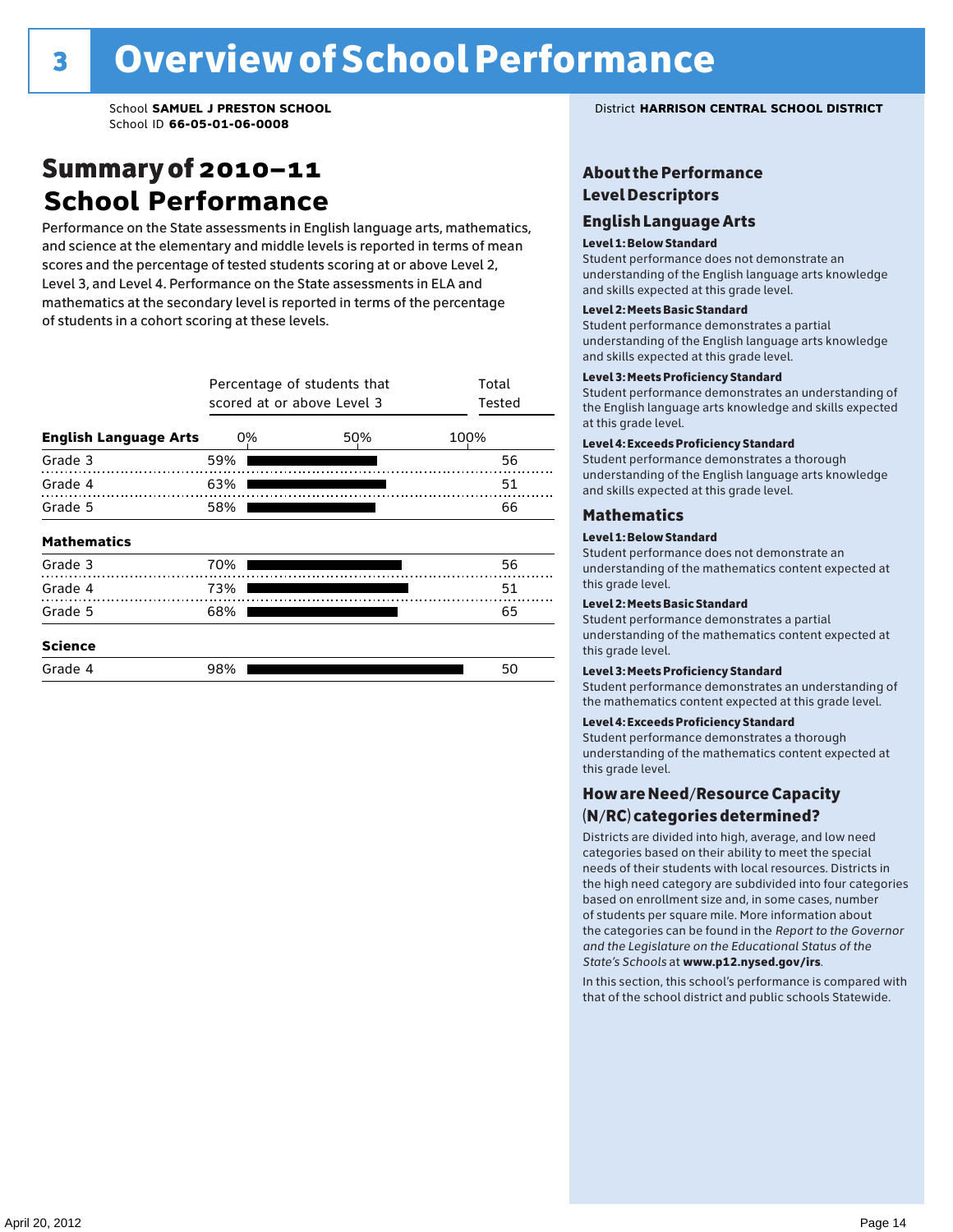## **This School's Results in Grade 3 English Language Arts**

|                                                                          |                                 | <b>This School</b>              |          |                |     |         | <b>School District</b>          |                |         | <b>NY State Public</b>          |                |  |  |
|--------------------------------------------------------------------------|---------------------------------|---------------------------------|----------|----------------|-----|---------|---------------------------------|----------------|---------|---------------------------------|----------------|--|--|
|                                                                          |                                 | Percentage scoring at level(s): |          |                |     |         | Percentage scoring at level(s): |                |         | Percentage scoring at level(s): |                |  |  |
|                                                                          | $2 - 4$                         |                                 | $3 - 4$  | $\overline{4}$ |     | $2 - 4$ | $3 - 4$                         | $\overline{4}$ | $2 - 4$ | $3 - 4$                         | $\overline{4}$ |  |  |
| 2011 Mean Score: 665                                                     | *Range: 644-780 663-780 694-780 |                                 |          |                |     |         |                                 |                |         |                                 |                |  |  |
| 2010 Mean Score: 670<br>$\blacksquare$ 2010-11<br>$\blacksquare$ 2009-10 | 100%                            | 91% 92%                         | 59% 57%  | 2%             | 19% | 93% 96% | 72% 71%                         | 30%<br>6%      | 87% 86% | 56% 55%                         | 17%<br>5%      |  |  |
| Number of Tested Students:                                               | 51                              | 49                              | 33<br>30 |                | 10  | 254 285 | 195 213                         | 17<br>88       |         |                                 |                |  |  |

| <b>Results by</b>                               |               | 2010-11 School Year |                                 | 2009-10 School Year |        |         |                                 |                |  |  |
|-------------------------------------------------|---------------|---------------------|---------------------------------|---------------------|--------|---------|---------------------------------|----------------|--|--|
| <b>Student Group</b>                            | Total         |                     | Percentage scoring at level(s): |                     | Total  |         | Percentage scoring at level(s): |                |  |  |
|                                                 | Tested        | $2 - 4$             | $3 - 4$                         | 4                   | Tested | $2 - 4$ | $3 - 4$                         | $\overline{4}$ |  |  |
| <b>All Students</b>                             | 56            | 91%                 | 59%                             | 2%                  | 53     | 92%     | 57%                             | 19%            |  |  |
| Female                                          | 27            | 93%                 | 70%                             | 4%                  | 26     | 96%     | 54%                             | 19%            |  |  |
| Male                                            | 29            | 90%                 | 48%                             | 0%                  | 27     | 89%     | 59%                             | 19%            |  |  |
| American Indian or Alaska Native                |               |                     |                                 |                     |        |         |                                 |                |  |  |
| <b>Black or African American</b>                |               |                     |                                 |                     |        |         |                                 |                |  |  |
| Hispanic or Latino                              | 25            |                     |                                 |                     | 14     |         |                                 |                |  |  |
| Asian or Native Hawaiian/Other Pacific Islander | $\mathcal{P}$ |                     |                                 |                     | 3      |         |                                 |                |  |  |
| White                                           | 29            | 97%                 | 55%                             | 3%                  | 35     | 89%     | 60%                             | 26%            |  |  |
| Multiracial                                     |               |                     |                                 |                     |        |         |                                 |                |  |  |
| Small Group Totals                              | 27            | 85%                 | 63%                             | 0%                  | 18     | 100%    | 50%                             | 6%             |  |  |
| <b>General-Education Students</b>               | 47            | 91%                 | 66%                             | 2%                  | 48     | 94%     | 56%                             | 17%            |  |  |
| <b>Students with Disabilities</b>               | 9             | 89%                 | 22%                             | 0%                  | 5      | 80%     | 60%                             | 40%            |  |  |
| English Proficient                              | 48            | 96%                 | 63%                             | 2%                  | 46     | 91%     | 63%                             | 22%            |  |  |
| Limited English Proficient                      | 8             | 63%                 | 38%                             | 0%                  | 7      | 100%    | 14%                             | 0%             |  |  |
| Economically Disadvantaged                      | 16            | 75%                 | 50%                             | 0%                  | 10     | 90%     | 60%                             | 10%            |  |  |
| Not Disadvantaged                               | 40            | 98%                 | 63%                             | 3%                  | 43     | 93%     | 56%                             | 21%            |  |  |
| Migrant                                         |               |                     |                                 |                     |        |         |                                 |                |  |  |
| Not Migrant                                     | 56            | 91%                 | 59%                             | 2%                  | 53     | 92%     | 57%                             | 19%            |  |  |

**NOTES** 

The – symbol indicates that data for a group of students have been suppressed. If a group has fewer than five students,<br>data for that group and the next smallest group(s) are suppressed to protect the privacy of individual

| * These ranges are for 2010-11 data only. Ranges for the 2009-10 data are available in the 2009-10 Accountability and Overview Reports.<br><b>Other</b> |        | 2010-11 School Year         |         |     | 2009-10 School Year |                             |         |     |  |
|---------------------------------------------------------------------------------------------------------------------------------------------------------|--------|-----------------------------|---------|-----|---------------------|-----------------------------|---------|-----|--|
| <b>Assessments</b>                                                                                                                                      | Total  | Number scoring at level(s): |         |     | Total               | Number scoring at level(s): |         |     |  |
|                                                                                                                                                         | Tested | $2 - 4$                     | $3 - 4$ |     | Tested              | $2 - 4$                     | $3 - 4$ |     |  |
| New York State Alternate Assessment<br>(NYSAA): Grade 3 Equivalent                                                                                      | 0      |                             |         |     | 0                   |                             |         |     |  |
| New York State English as a Second Language<br>Achievement Test (NYSESLAT) <sup>+</sup> : Grade 3                                                       | 0      | N/A                         | N/A     | N/A |                     | N/A                         | N/A     | N/A |  |
|                                                                                                                                                         | Total  |                             |         |     | Total               |                             |         |     |  |
| Recently Arrived LEP Students NOT Tested on<br>the ELA NYSTP: Grade 3                                                                                   | 0      | N/A                         | N/A     | N/A |                     | N/A                         | N/A     | N/A |  |

April 20, 2012 Page 15 † These counts represent recently arrived LEP students who used the NYSESLAT to fulfill the English language arts participation requirement.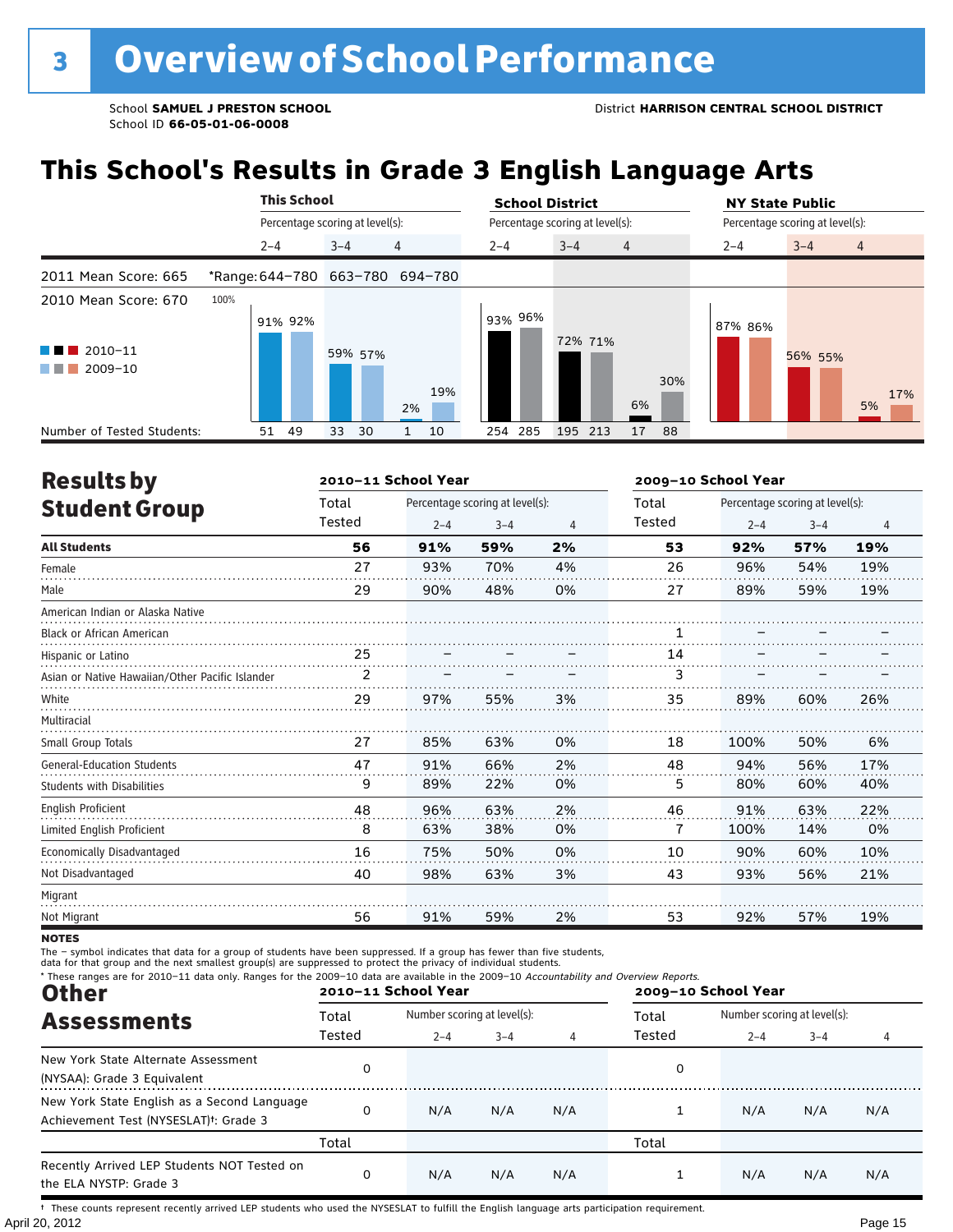## **This School's Results in Grade 3 Mathematics**

|                                                                          |      | <b>This School</b><br>Percentage scoring at level(s): |         |         |     | <b>School District</b>          |         |         |                | <b>NY State Public</b>          |         |         |                |
|--------------------------------------------------------------------------|------|-------------------------------------------------------|---------|---------|-----|---------------------------------|---------|---------|----------------|---------------------------------|---------|---------|----------------|
|                                                                          |      |                                                       |         |         |     | Percentage scoring at level(s): |         |         |                | Percentage scoring at level(s): |         |         |                |
|                                                                          |      | $2 - 4$                                               |         | $3 - 4$ |     | 4                               | $2 - 4$ | $3 - 4$ | $\overline{4}$ |                                 | $2 - 4$ | $3 - 4$ | $\overline{4}$ |
| 2011 Mean Score: 693                                                     |      |                                                       |         |         |     | *Range: 662-770 684-770 707-770 |         |         |                |                                 |         |         |                |
| 2010 Mean Score: 687<br>$\blacksquare$ 2010-11<br>a kacamatan<br>2009-10 | 100% |                                                       | 98% 96% | 70%     | 53% | 25% 23%                         | 97% 97% | 80% 78% |                | 29% 33%                         | 91% 91% | 60% 59% | 24%<br>13%     |
| Number of Tested Students:                                               |      | 55                                                    | 51      | 39      | 28  | 12<br>14                        | 271 289 | 222 233 | 81             | 98                              |         |         |                |

| <b>Results by</b>                               |        | 2010-11 School Year |                                 |     | 2009-10 School Year |                                 |         |     |  |
|-------------------------------------------------|--------|---------------------|---------------------------------|-----|---------------------|---------------------------------|---------|-----|--|
| <b>Student Group</b>                            | Total  |                     | Percentage scoring at level(s): |     | Total               | Percentage scoring at level(s): |         |     |  |
|                                                 | Tested | $2 - 4$             | $3 - 4$                         | 4   | Tested              | $2 - 4$                         | $3 - 4$ | 4   |  |
| <b>All Students</b>                             | 56     | 98%                 | 70%                             | 25% | 53                  | 96%                             | 53%     | 23% |  |
| Female                                          | 26     | 96%                 | 77%                             | 35% | 27                  | 100%                            | 41%     | 19% |  |
| Male                                            | 30     | 100%                | 63%                             | 17% | 26                  | 92%                             | 65%     | 27% |  |
| American Indian or Alaska Native                |        |                     |                                 |     |                     |                                 |         |     |  |
| <b>Black or African American</b>                |        |                     |                                 |     | 1                   |                                 |         |     |  |
| Hispanic or Latino                              | 26     |                     |                                 |     | 15                  |                                 |         |     |  |
| Asian or Native Hawaiian/Other Pacific Islander | 2      |                     |                                 |     | 3                   |                                 |         |     |  |
| White                                           | 28     | 100%                | 68%                             | 32% | 34                  | 97%                             | 62%     | 26% |  |
| Multiracial                                     |        |                     |                                 |     |                     |                                 |         |     |  |
| Small Group Totals                              | 28     | 96%                 | 71%                             | 18% | 19                  | 95%                             | 37%     | 16% |  |
| <b>General-Education Students</b>               | 48     | 98%                 | 75%                             | 27% | 48                  | 98%                             | 54%     | 23% |  |
| <b>Students with Disabilities</b>               | 8      | 100%                | 38%                             | 13% | 5                   | 80%                             | 40%     | 20% |  |
| <b>English Proficient</b>                       | 48     | 100%                | 75%                             | 29% | 45                  | 96%                             | 53%     | 24% |  |
| Limited English Proficient                      | 8      | 88%                 | 38%                             | 0%  | 8                   | 100%                            | 50%     | 13% |  |
| Economically Disadvantaged                      | 15     | 93%                 | 60%                             | 33% | 11                  | 82%                             | 36%     | 18% |  |
| Not Disadvantaged                               | 41     | 100%                | 73%                             | 22% | 42                  | 100%                            | 57%     | 24% |  |
| Migrant                                         |        |                     |                                 |     |                     |                                 |         |     |  |
| Not Migrant                                     | 56     | 98%                 | 70%                             | 25% | 53                  | 96%                             | 53%     | 23% |  |

**NOTES** 

The – symbol indicates that data for a group of students have been suppressed. If a group has fewer than five students,

data for that group and the next smallest group(s) are suppressed to protect the privacy of individual students.

| * These ranges are for 2010-11 data only. Ranges for the 2009-10 data are available in the 2009-10 Accountability and Overview Reports.<br><b>Other</b> |        | 2010-11 School Year         |         | 2009-10 School Year |        |                             |         |  |
|---------------------------------------------------------------------------------------------------------------------------------------------------------|--------|-----------------------------|---------|---------------------|--------|-----------------------------|---------|--|
| <b>Assessments</b>                                                                                                                                      | Total  | Number scoring at level(s): |         |                     | Total  | Number scoring at level(s): |         |  |
|                                                                                                                                                         | Tested | $2 - 4$                     | $3 - 4$ |                     | Tested | $2 - 4$                     | $3 - 4$ |  |
| New York State Alternate Assessment<br>(NYSAA): Grade 3 Equivalent                                                                                      |        |                             |         |                     |        |                             |         |  |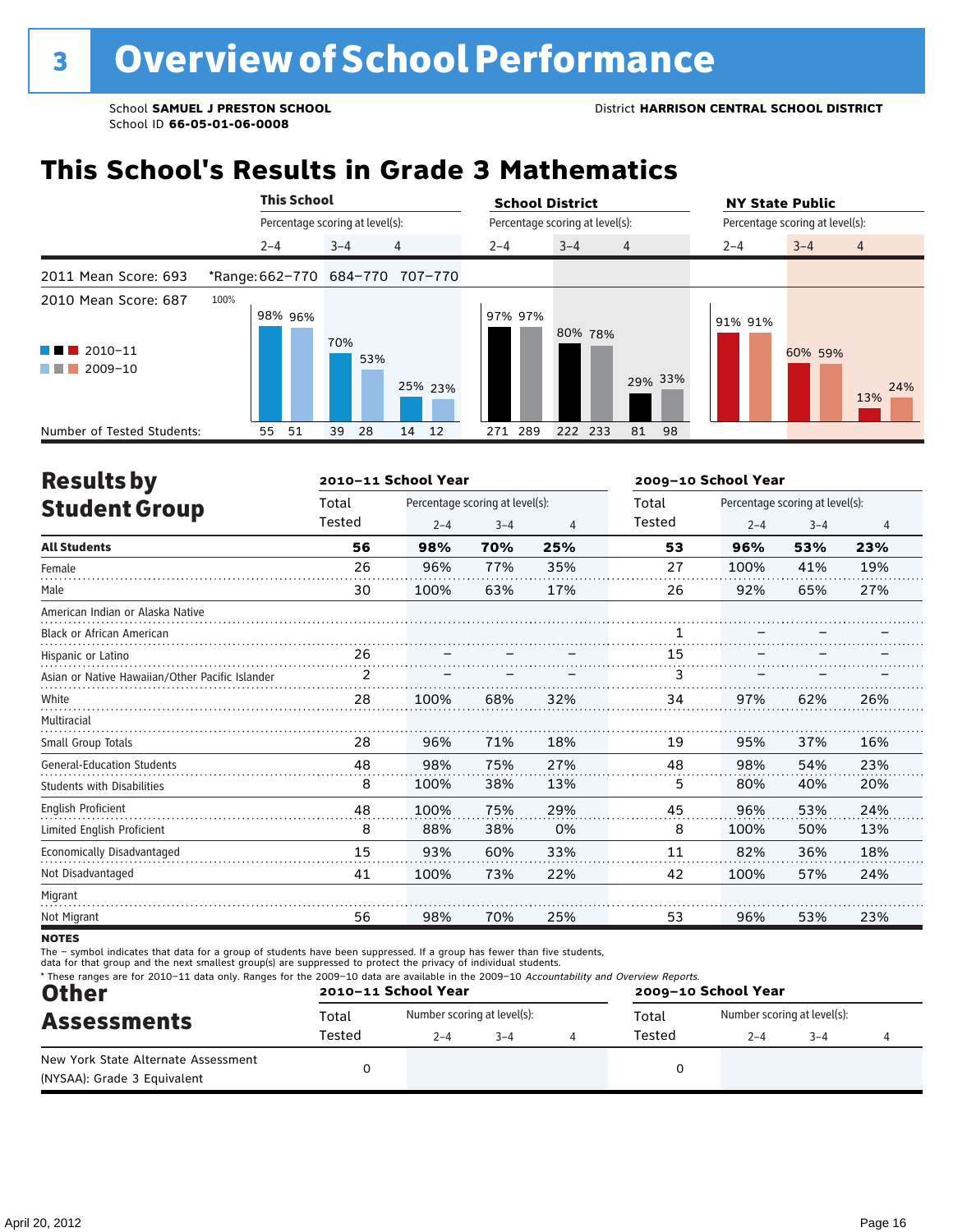## **This School's Results in Grade 4 English Language Arts**

|                                                |         | <b>This School</b>              |         |     |                                 |  | <b>School District</b> |                                 |                | <b>NY State Public</b> |                                 |
|------------------------------------------------|---------|---------------------------------|---------|-----|---------------------------------|--|------------------------|---------------------------------|----------------|------------------------|---------------------------------|
|                                                |         | Percentage scoring at level(s): |         |     |                                 |  |                        | Percentage scoring at level(s): |                |                        | Percentage scoring at level(s): |
|                                                | $2 - 4$ |                                 | $3 - 4$ |     | 4                               |  | $2 - 4$                | $3 - 4$                         | $\overline{4}$ | $2 - 4$                | $3 - 4$<br>$\overline{4}$       |
| 2011 Mean Score: 674                           |         |                                 |         |     | *Range: 637-775 671-775 722-775 |  |                        |                                 |                |                        |                                 |
| 2010 Mean Score: 663<br>$\blacksquare$ 2010-11 | 100%    | $198\%$ 94%                     | 63%     |     |                                 |  | 98% 97%                | 76% 69%                         |                | 92% 92%                | 57% 57%                         |
| $\blacksquare$ 2009-10                         |         |                                 |         | 45% | 0%<br>0%                        |  |                        |                                 | 3%<br>3%       |                        | 2% 6%                           |
| Number of Tested Students:                     | 50      | 60                              | 32      | 29  | 0<br>0                          |  | 281 259                | 218 184                         | 9<br>10        |                        |                                 |

| <b>Results by</b>                               |        | 2010-11 School Year |                                 |    | 2009-10 School Year |         |                                 |    |
|-------------------------------------------------|--------|---------------------|---------------------------------|----|---------------------|---------|---------------------------------|----|
| <b>Student Group</b>                            | Total  |                     | Percentage scoring at level(s): |    | Total               |         | Percentage scoring at level(s): |    |
|                                                 | Tested | $2 - 4$             | $3 - 4$                         | 4  | Tested              | $2 - 4$ | $3 - 4$                         | 4  |
| <b>All Students</b>                             | 51     | 98%                 | 63%                             | 0% | 64                  | 94%     | 45%                             | 0% |
| Female                                          | 25     | 96%                 | 52%                             | 0% | 34                  | 94%     | 53%                             | 0% |
| Male                                            | 26     | 100%                | 73%                             | 0% | 30                  | 93%     | 37%                             | 0% |
| American Indian or Alaska Native                |        |                     |                                 |    |                     |         |                                 |    |
| <b>Black or African American</b>                | 1      |                     |                                 |    |                     |         |                                 |    |
| Hispanic or Latino                              | 15     |                     |                                 |    | 17                  |         |                                 |    |
| Asian or Native Hawaiian/Other Pacific Islander | 3      |                     |                                 |    |                     |         |                                 |    |
| White                                           | 32     | 97%                 | 59%                             | 0% | 45                  | 93%     | 47%                             | 0% |
| Multiracial                                     |        |                     |                                 |    |                     |         |                                 |    |
| Small Group Totals                              | 19     | 100%                | 68%                             | 0% | 19                  | 95%     | 42%                             | 0% |
| <b>General-Education Students</b>               | 45     | 100%                | 67%                             | 0% | 51                  | 100%    | 57%                             | 0% |
| Students with Disabilities                      | 6      | 83%                 | 33%                             | 0% | 13                  | 69%     | 0%                              | 0% |
| English Proficient                              | 45     | 98%                 | 67%                             | 0% | 57                  | 95%     | 49%                             | 0% |
| Limited English Proficient                      | 6      | 100%                | 33%                             | 0% | 7                   | 86%     | 14%                             | 0% |
| Economically Disadvantaged                      | 11     | 100%                | 64%                             | 0% | 15                  | 87%     | 40%                             | 0% |
| Not Disadvantaged                               | 40     | 98%                 | 63%                             | 0% | 49                  | 96%     | 47%                             | 0% |
| Migrant                                         |        |                     |                                 |    |                     |         |                                 |    |
| Not Migrant                                     | 51     | 98%                 | 63%                             | 0% | 64                  | 94%     | 45%                             | 0% |

**NOTES** 

The – symbol indicates that data for a group of students have been suppressed. If a group has fewer than five students,<br>data for that group and the next smallest group(s) are suppressed to protect the privacy of individual

| * These ranges are for 2010-11 data only. Ranges for the 2009-10 data are available in the 2009-10 Accountability and Overview Reports.<br><b>Other</b> |        | 2010-11 School Year         |         |     | 2009-10 School Year |                             |                       |     |  |
|---------------------------------------------------------------------------------------------------------------------------------------------------------|--------|-----------------------------|---------|-----|---------------------|-----------------------------|-----------------------|-----|--|
| <b>Assessments</b>                                                                                                                                      | Total  | Number scoring at level(s): |         |     | Total               | Number scoring at level(s): |                       |     |  |
|                                                                                                                                                         | Tested | $2 - 4$                     | $3 - 4$ |     | Tested              | $2 - 4$                     | $3 - 4$<br>N/A<br>N/A |     |  |
| New York State Alternate Assessment<br>(NYSAA): Grade 4 Equivalent                                                                                      | 0      |                             |         |     | 0                   |                             |                       |     |  |
| New York State English as a Second Language<br>Achievement Test (NYSESLAT) <sup>+</sup> : Grade 4                                                       | 0      | N/A                         | N/A     | N/A |                     | N/A                         |                       | N/A |  |
|                                                                                                                                                         | Total  |                             |         |     | Total               |                             |                       |     |  |
| Recently Arrived LEP Students NOT Tested on<br>the ELA NYSTP: Grade 4                                                                                   | 0      | N/A                         | N/A     | N/A |                     | N/A                         |                       | N/A |  |

April 20, 2012 Page 17 † These counts represent recently arrived LEP students who used the NYSESLAT to fulfill the English language arts participation requirement.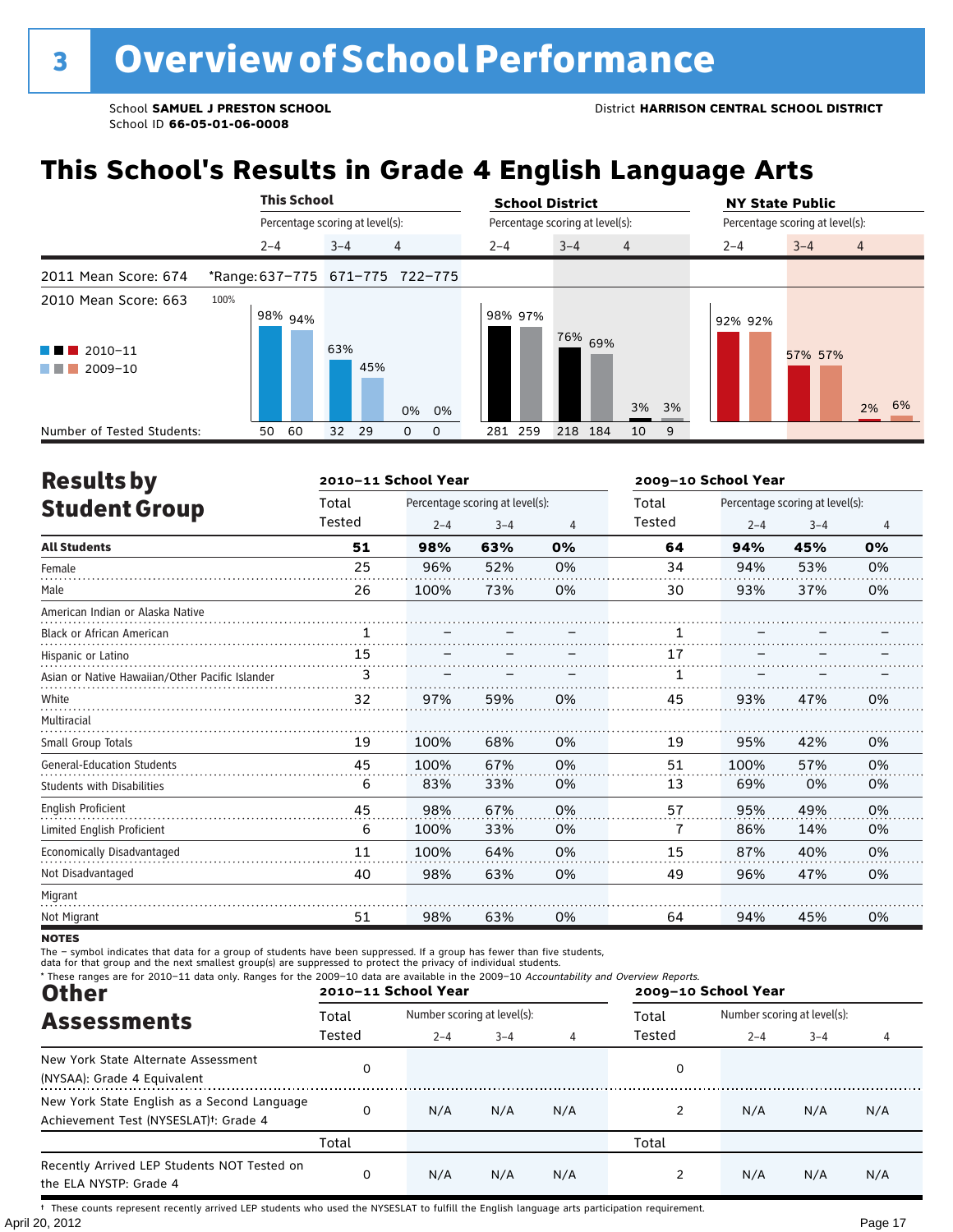## **This School's Results in Grade 4 Mathematics**

|                                                                             |                     | <b>This School</b> |                                 |                                 | <b>School District</b> |                                 | <b>NY State Public</b> |                                 |
|-----------------------------------------------------------------------------|---------------------|--------------------|---------------------------------|---------------------------------|------------------------|---------------------------------|------------------------|---------------------------------|
|                                                                             |                     |                    | Percentage scoring at level(s): |                                 |                        | Percentage scoring at level(s): |                        | Percentage scoring at level(s): |
|                                                                             | $2 - 4$             |                    | $3 - 4$                         | $\overline{4}$                  | $2 - 4$                | $3 - 4$<br>$\overline{4}$       | $2 - 4$                | $3 - 4$<br>$\overline{4}$       |
| 2011 Mean Score: 692                                                        |                     |                    |                                 | *Range: 636-800 676-800 707-800 |                        |                                 |                        |                                 |
| 2010 Mean Score: 686<br>$\blacksquare$ 2010-11<br>a di kacamatan<br>2009-10 | 100%<br>$100\%$ 97% |                    | <sup>73%</sup> 66%              | 25% 19%                         | 99% 97%                | 86% 80%<br>49%                  | 94% 95%<br>39%         | 67% 64%<br>27% 26%              |
| Number of Tested Students:                                                  | 51                  | 62                 | 37<br>42                        | 13<br>12                        | 260<br>292             | 254 214<br>143 103              |                        |                                 |

| <b>Results by</b>                               |              | 2010-11 School Year |                                 |                | 2009-10 School Year |         |                                 |     |  |
|-------------------------------------------------|--------------|---------------------|---------------------------------|----------------|---------------------|---------|---------------------------------|-----|--|
| <b>Student Group</b>                            | Total        |                     | Percentage scoring at level(s): |                | Total               |         | Percentage scoring at level(s): |     |  |
|                                                 | Tested       | $2 - 4$             | $3 - 4$                         | $\overline{4}$ | Tested              | $2 - 4$ | $3 - 4$                         | 4   |  |
| <b>All Students</b>                             | 51           | 100%                | 73%                             | 25%            | 64                  | 97%     | 66%                             | 19% |  |
| Female                                          | 25           | 100%                | 76%                             | 12%            | 34                  | 100%    | 68%                             | 15% |  |
| Male                                            | 26           | 100%                | 69%                             | 38%            | 30                  | 93%     | 63%                             | 23% |  |
| American Indian or Alaska Native                |              |                     |                                 |                |                     |         |                                 |     |  |
| <b>Black or African American</b>                | $\mathbf{1}$ |                     |                                 |                | 1                   |         |                                 |     |  |
| Hispanic or Latino                              | 15           |                     |                                 |                | 17                  |         |                                 |     |  |
| Asian or Native Hawaiian/Other Pacific Islander | 3            |                     |                                 |                | 2                   |         |                                 |     |  |
| White                                           | 32           | 100%                | 75%                             | 25%            | 44                  | 95%     | 73%                             | 23% |  |
| Multiracial                                     |              |                     |                                 |                |                     |         |                                 |     |  |
| Small Group Totals                              | 19           | 100%                | 68%                             | 26%            | 20                  | 100%    | 50%                             | 10% |  |
| <b>General-Education Students</b>               | 45           | 100%                | 76%                             | 27%            | 52                  | 100%    | 73%                             | 21% |  |
| <b>Students with Disabilities</b>               | 6            | 100%                | 50%                             | 17%            | 12                  | 83%     | 33%                             | 8%  |  |
| <b>English Proficient</b>                       | 45           | 100%                | 76%                             | 24%            | 56                  | 96%     | 71%                             | 21% |  |
| Limited English Proficient                      | 6            | 100%                | 50%                             | 33%            | 8                   | 100%    | 25%                             | 0%  |  |
| Economically Disadvantaged                      | 11           | 100%                | 55%                             | 27%            | 15                  | 93%     | 47%                             | 0%  |  |
| Not Disadvantaged                               | 40           | 100%                | 78%                             | 25%            | 49                  | 98%     | 71%                             | 24% |  |
| Migrant                                         |              |                     |                                 |                |                     |         |                                 |     |  |
| Not Migrant                                     | 51           | 100%                | 73%                             | 25%            | 64                  | 97%     | 66%                             | 19% |  |

**NOTES** 

The – symbol indicates that data for a group of students have been suppressed. If a group has fewer than five students,<br>data for that group and the next smallest group(s) are suppressed to protect the privacy of individual

| * These ranges are for 2010-11 data only. Ranges for the 2009-10 data are available in the 2009-10 Accountability and Overview Reports.<br><b>Other</b> |                 | 2010-11 School Year                    |         | 2009-10 School Year |                 |                                        |         |  |  |
|---------------------------------------------------------------------------------------------------------------------------------------------------------|-----------------|----------------------------------------|---------|---------------------|-----------------|----------------------------------------|---------|--|--|
| <b>Assessments</b>                                                                                                                                      | Total<br>Tested | Number scoring at level(s):<br>$2 - 4$ | $3 - 4$ |                     | Total<br>Tested | Number scoring at level(s):<br>$2 - 4$ | $3 - 4$ |  |  |
| New York State Alternate Assessment<br>(NYSAA): Grade 4 Equivalent                                                                                      |                 |                                        |         |                     |                 |                                        |         |  |  |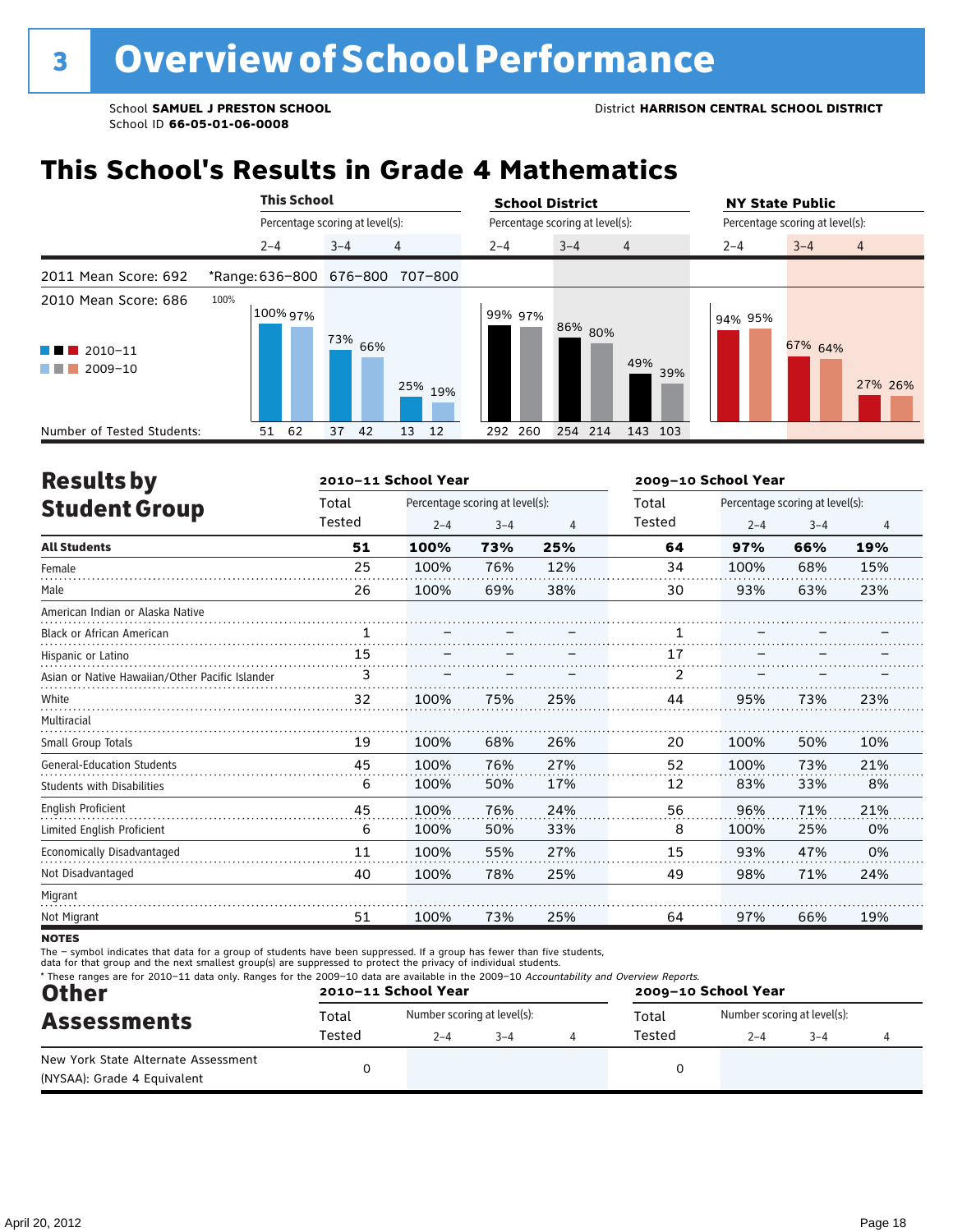### **This School's Results in Grade 4 Science**

|                                                                           |               | <b>This School</b> |                                 |            | <b>School District</b> |                                 |                    | <b>NY State Public</b>          |
|---------------------------------------------------------------------------|---------------|--------------------|---------------------------------|------------|------------------------|---------------------------------|--------------------|---------------------------------|
|                                                                           |               |                    | Percentage scoring at level(s): |            |                        | Percentage scoring at level(s): |                    | Percentage scoring at level(s): |
|                                                                           | $2 - 4$       |                    | $3 - 4$                         | 4          | $2 - 4$                | $3 - 4$<br>$\overline{4}$       | $2 - 4$            | $3 - 4$<br>$\overline{4}$       |
| 2011 Mean Score: 85                                                       | Range: 45-100 |                    | $65 - 100$                      | $85 - 100$ |                        |                                 |                    |                                 |
| 2010 Mean Score: 80<br>$2010 - 11$<br><b>Contract Contract</b><br>2009-10 | 100%          |                    | 100% 98% 98%<br>88%             | 58%<br>45% | 100%100% 98% 96%       |                                 | 98% 97%<br>79% 76% | 88% 88%<br>52% 55%              |
| Number of Tested Students:                                                | 50            | 63                 | 49<br>56                        | 29<br>29   | 266<br>291             | 287<br>255                      | 231 203            |                                 |

| <b>Results by</b>                               |        | 2010-11 School Year |                                 |                | 2009-10 School Year |         |                                 |     |  |
|-------------------------------------------------|--------|---------------------|---------------------------------|----------------|---------------------|---------|---------------------------------|-----|--|
| <b>Student Group</b>                            | Total  |                     | Percentage scoring at level(s): |                | Total               |         | Percentage scoring at level(s): |     |  |
|                                                 | Tested | $2 - 4$             | $3 - 4$                         | $\overline{4}$ | Tested              | $2 - 4$ | $3 - 4$                         | 4   |  |
| <b>All Students</b>                             | 50     | 100%                | 98%                             | 58%            | 64                  | 98%     | 88%                             | 45% |  |
| Female                                          | 24     | 100%                | 96%                             | 46%            | 34                  | 100%    | 94%                             | 53% |  |
| Male                                            | 26     | 100%                | 100%                            | 69%            | 30                  | 97%     | 80%                             | 37% |  |
| American Indian or Alaska Native                |        |                     |                                 |                |                     |         |                                 |     |  |
| <b>Black or African American</b>                | 1      |                     |                                 |                |                     |         |                                 |     |  |
| Hispanic or Latino                              | 14     |                     |                                 |                | 16                  |         |                                 |     |  |
| Asian or Native Hawaiian/Other Pacific Islander | 3      |                     |                                 |                | $\overline{2}$      |         |                                 |     |  |
| White                                           | 32     | 100%                | 97%                             | 56%            | 45                  | 98%     | 89%                             | 49% |  |
| Multiracial                                     |        |                     |                                 |                |                     |         |                                 |     |  |
| Small Group Totals                              | 18     | 100%                | 100%                            | 61%            | 19                  | 100%    | 84%                             | 37% |  |
| <b>General-Education Students</b>               | 44     | 100%                | 100%                            | 64%            | 53                  | 100%    | 94%                             | 53% |  |
| <b>Students with Disabilities</b>               | 6      | 100%                | 83%                             | 17%            | 11                  | 91%     | 55%                             | 9%  |  |
| <b>English Proficient</b>                       | 45     | 100%                | 98%                             | 60%            | 57                  | 98%     | 88%                             | 49% |  |
| Limited English Proficient                      | 5      | 100%                | 100%                            | 40%            | 7                   | 100%    | 86%                             | 14% |  |
| Economically Disadvantaged                      | 10     | 100%                | 100%                            | 70%            | 14                  | 93%     | 86%                             | 29% |  |
| Not Disadvantaged                               | 40     | 100%                | 98%                             | 55%            | 50                  | 100%    | 88%                             | 50% |  |
| Migrant                                         |        |                     |                                 |                |                     |         |                                 |     |  |
| Not Migrant                                     | 50     | 100%                | 98%                             | 58%            | 64                  | 98%     | 88%                             | 45% |  |

**NOTES** 

The – symbol indicates that data for a group of students have been suppressed. If a group has fewer than five students,<br>data for that group and the next smallest group(s) are suppressed to protect the privacy of individual

| <b>Other</b>                        | 2010-11 School Year |                             |         | 2009-10 School Year |                             |         |  |  |  |
|-------------------------------------|---------------------|-----------------------------|---------|---------------------|-----------------------------|---------|--|--|--|
| <b>Assessments</b>                  | Total               | Number scoring at level(s): |         | Total               | Number scoring at level(s): |         |  |  |  |
|                                     | Tested              | $2 - 4$                     | $3 - 4$ | Tested              | $2 - 4$                     | $3 - 4$ |  |  |  |
| New York State Alternate Assessment |                     |                             |         |                     |                             |         |  |  |  |
| (NYSAA): Grade 4 Equivalent         |                     |                             |         |                     |                             |         |  |  |  |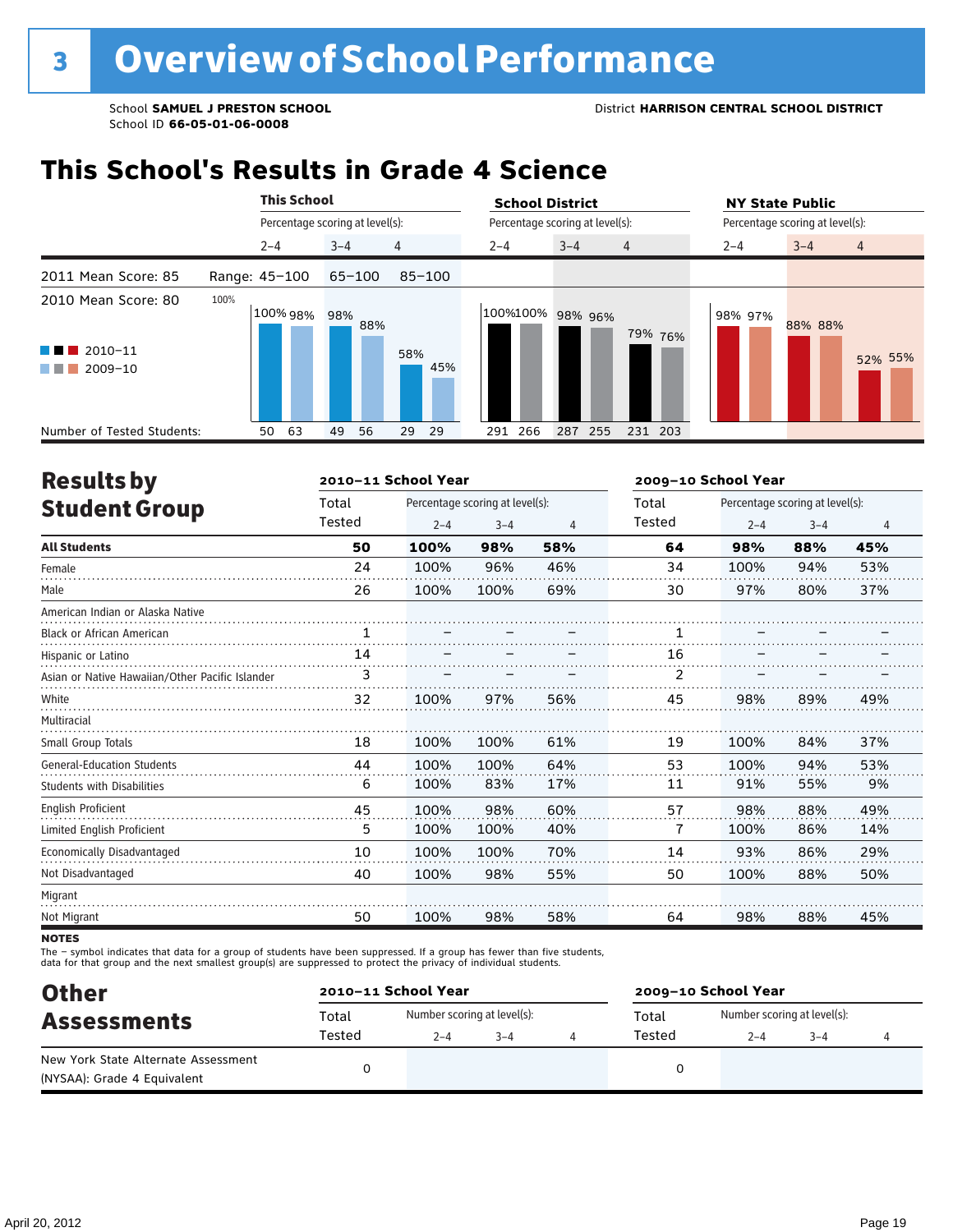## **This School's Results in Grade 5 English Language Arts**

|                                               |         | <b>This School</b>              |          |                                 |  | <b>School District</b> |                                 |                |         | <b>NY State Public</b>          |                |  |  |
|-----------------------------------------------|---------|---------------------------------|----------|---------------------------------|--|------------------------|---------------------------------|----------------|---------|---------------------------------|----------------|--|--|
|                                               |         | Percentage scoring at level(s): |          |                                 |  |                        | Percentage scoring at level(s): |                |         | Percentage scoring at level(s): |                |  |  |
|                                               | $2 - 4$ |                                 | $3 - 4$  | 4                               |  | $2 - 4$                | $3 - 4$                         | $\overline{4}$ | $2 - 4$ | $3 - 4$                         | $\overline{4}$ |  |  |
| 2011 Mean Score: 668                          |         |                                 |          | *Range: 648-795 668-795 700-795 |  |                        |                                 |                |         |                                 |                |  |  |
| 2010 Mean Score: 671                          | 100%    | 89% 88%                         |          |                                 |  | 94% 94%                | 69% 70%                         |                | 89% 88% |                                 |                |  |  |
| $\blacksquare$ 2010-11<br>2009-10<br>a katika |         |                                 | 58% 58%  | 8%<br>2%                        |  |                        |                                 | 4%             | 21%     | 54% 52%                         | 13%<br>4%      |  |  |
| Number of Tested Students:                    | 59      | 52                              | 34<br>38 | 5                               |  | 277<br>250             | 183<br>206                      | 63<br>10       |         |                                 |                |  |  |

| <b>Results by</b>                               |                | 2010-11 School Year |                                 |    | 2009-10 School Year |                                                                                                           |         |     |  |
|-------------------------------------------------|----------------|---------------------|---------------------------------|----|---------------------|-----------------------------------------------------------------------------------------------------------|---------|-----|--|
| <b>Student Group</b>                            | Total          |                     | Percentage scoring at level(s): |    | Total               |                                                                                                           |         |     |  |
|                                                 | Tested         | $2 - 4$             | $3 - 4$                         | 4  | Tested              | Percentage scoring at level(s):<br>$2 - 4$<br>88%<br>89%<br>88%<br>86%<br>91%<br>94%<br>60%<br>83%<br>89% | $3 - 4$ | 4   |  |
| <b>All Students</b>                             | 66             | 89%                 | 58%                             | 2% | 59                  |                                                                                                           | 58%     | 8%  |  |
| Female                                          | 36             | 92%                 | 72%                             | 3% | 19                  |                                                                                                           | 79%     | 11% |  |
| Male                                            | 30             | 87%                 | 40%                             | 0% | 40                  |                                                                                                           | 48%     | 8%  |  |
| American Indian or Alaska Native                |                |                     |                                 |    |                     |                                                                                                           |         |     |  |
| <b>Black or African American</b>                | 2              |                     |                                 |    |                     |                                                                                                           |         |     |  |
| Hispanic or Latino                              | 17             | 88%                 | 53%                             | 6% | 19                  |                                                                                                           |         |     |  |
| Asian or Native Hawaiian/Other Pacific Islander | $\overline{2}$ |                     |                                 |    | 3                   |                                                                                                           |         |     |  |
| White                                           | 44             | 89%                 | 59%                             | 0% | 36                  |                                                                                                           | 53%     | 11% |  |
| Multiracial                                     | 1              |                     |                                 |    | 1                   |                                                                                                           |         |     |  |
| Small Group Totals                              | 5              | 100%                | 60%                             | 0% | 23                  |                                                                                                           | 65%     | 4%  |  |
| <b>General-Education Students</b>               | 56             | 98%                 | 66%                             | 2% | 49                  |                                                                                                           | 67%     | 10% |  |
| <b>Students with Disabilities</b>               | 10             | 40%                 | 10%                             | 0% | 10                  |                                                                                                           | 10%     | 0%  |  |
| <b>English Proficient</b>                       | 59             | 92%                 | 63%                             | 2% | 56                  |                                                                                                           |         |     |  |
| Limited English Proficient                      | 7              | 71%                 | 14%                             | 0% | 3                   |                                                                                                           |         |     |  |
| Economically Disadvantaged                      | 13             | 69%                 | 38%                             | 8% | 12                  |                                                                                                           | 58%     | 0%  |  |
| Not Disadvantaged                               | 53             | 94%                 | 62%                             | 0% | 47                  |                                                                                                           | 57%     | 11% |  |
| Migrant                                         |                |                     |                                 |    |                     |                                                                                                           |         |     |  |
| Not Migrant                                     | 66             | 89%                 | 58%                             | 2% | 59                  | 88%                                                                                                       | 58%     | 8%  |  |

**NOTES** 

The – symbol indicates that data for a group of students have been suppressed. If a group has fewer than five students,<br>data for that group and the next smallest group(s) are suppressed to protect the privacy of individual

| * These ranges are for 2010-11 data only. Ranges for the 2009-10 data are available in the 2009-10 Accountability and Overview Reports.<br><b>Other</b> |        | 2010-11 School Year         |         |     | 2009-10 School Year |                             |                |     |  |  |
|---------------------------------------------------------------------------------------------------------------------------------------------------------|--------|-----------------------------|---------|-----|---------------------|-----------------------------|----------------|-----|--|--|
| <b>Assessments</b>                                                                                                                                      | Total  | Number scoring at level(s): |         |     | Total               | Number scoring at level(s): |                |     |  |  |
|                                                                                                                                                         | Tested | $2 - 4$                     | $3 - 4$ | 4   | Tested              | $2 - 4$                     | $3 - 4$<br>N/A | 4   |  |  |
| New York State Alternate Assessment<br>(NYSAA): Grade 5 Equivalent                                                                                      | 0      |                             |         |     | 0                   |                             |                |     |  |  |
| New York State English as a Second Language<br>Achievement Test (NYSESLAT) <sup>t</sup> : Grade 5                                                       | 0      | N/A                         | N/A     | N/A | 0                   | N/A                         |                | N/A |  |  |
|                                                                                                                                                         | Total  |                             |         |     | Total               |                             |                |     |  |  |
| Recently Arrived LEP Students NOT Tested on<br>the ELA NYSTP: Grade 5                                                                                   | 0      | N/A                         | N/A     | N/A | 0                   | N/A                         | N/A            | N/A |  |  |

April 20, 2012 Page 20 † These counts represent recently arrived LEP students who used the NYSESLAT to fulfill the English language arts participation requirement.